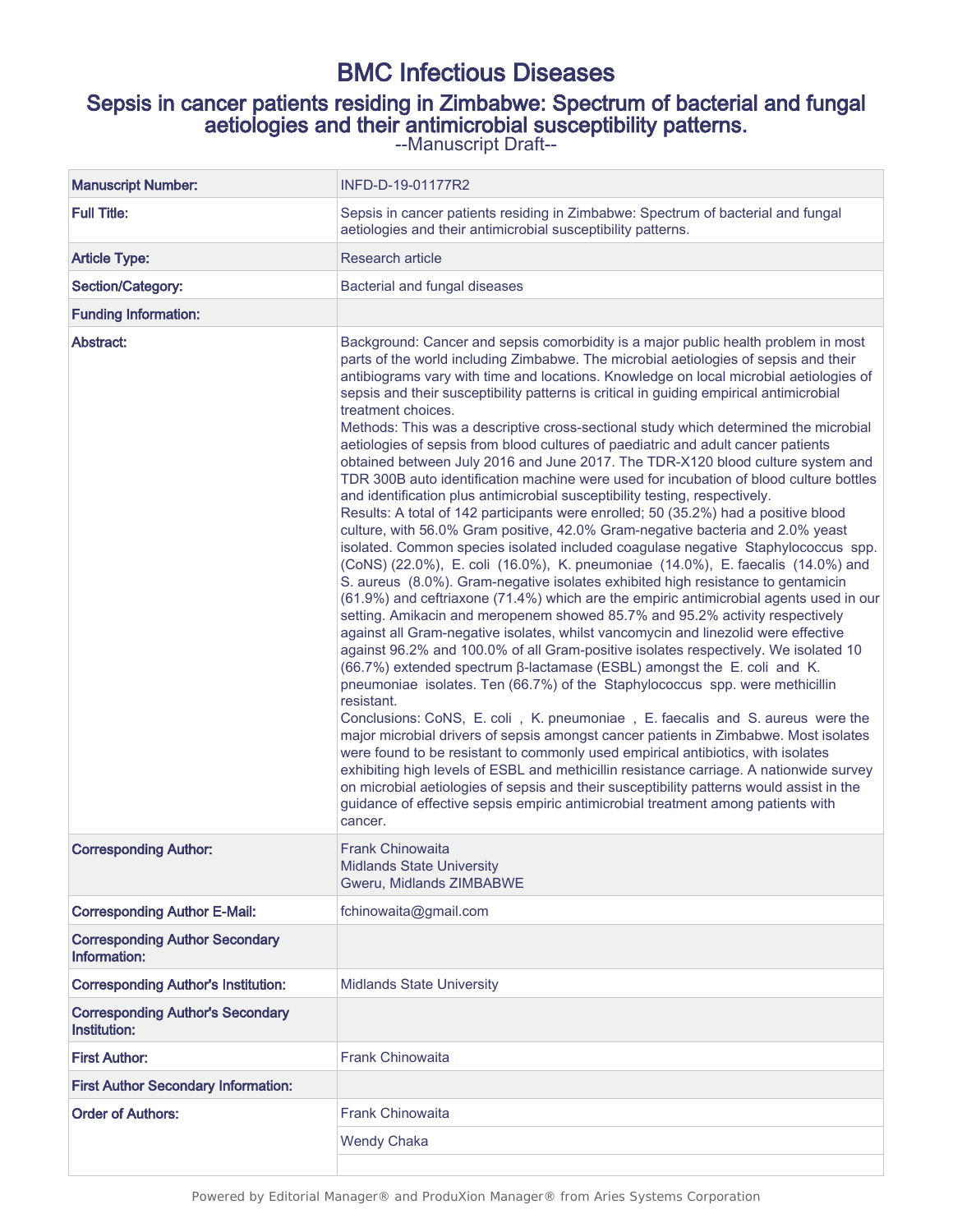|                                                | Tinashe K Nyazika                                                                                                                                                                                                                                                                                                                                                                                                                                                                                                                                                                  |  |  |  |  |  |  |  |  |
|------------------------------------------------|------------------------------------------------------------------------------------------------------------------------------------------------------------------------------------------------------------------------------------------------------------------------------------------------------------------------------------------------------------------------------------------------------------------------------------------------------------------------------------------------------------------------------------------------------------------------------------|--|--|--|--|--|--|--|--|
|                                                | Tendai C Maboreke                                                                                                                                                                                                                                                                                                                                                                                                                                                                                                                                                                  |  |  |  |  |  |  |  |  |
|                                                | <b>Emmanuel Tizauone</b>                                                                                                                                                                                                                                                                                                                                                                                                                                                                                                                                                           |  |  |  |  |  |  |  |  |
|                                                | <b>Prichard Mapondera</b>                                                                                                                                                                                                                                                                                                                                                                                                                                                                                                                                                          |  |  |  |  |  |  |  |  |
|                                                | <b>Inam Chitsike</b>                                                                                                                                                                                                                                                                                                                                                                                                                                                                                                                                                               |  |  |  |  |  |  |  |  |
|                                                | Andrew Z Cakana                                                                                                                                                                                                                                                                                                                                                                                                                                                                                                                                                                    |  |  |  |  |  |  |  |  |
|                                                | Rooyen Tinago Mavenyengwa                                                                                                                                                                                                                                                                                                                                                                                                                                                                                                                                                          |  |  |  |  |  |  |  |  |
| <b>Order of Authors Secondary Information:</b> |                                                                                                                                                                                                                                                                                                                                                                                                                                                                                                                                                                                    |  |  |  |  |  |  |  |  |
| <b>Response to Reviewers:</b>                  | <b>Editor Comments:</b>                                                                                                                                                                                                                                                                                                                                                                                                                                                                                                                                                            |  |  |  |  |  |  |  |  |
|                                                | 1. We note that the order of authors has changed since original submission of the<br>manuscript. In line with COPE guidelines, BioMed Central requires written confirmation<br>from all authors that they agree with any proposed changes in authorship of submitted<br>manuscripts or published articles.<br>In such cases, we use a standardised form which we would request you and your co-<br>authors to complete. The authorship change form can be found at the following link:<br>https://resource-cms.springernature.com/springer-<br>cms/rest/v1/content/7454878/data/v5 |  |  |  |  |  |  |  |  |
|                                                | All instructions can be found on the form, please treat the 'current authorship' section<br>as the original authorship. Please return the form within 14 days by email to the<br>Editorial Office with all author signatures (including those newly added/removed).<br>Please then ensure the authors names on the title page match that on the system.<br>Response: There could be an error; we have neither changed our authors nor the<br>order of authorship.                                                                                                                  |  |  |  |  |  |  |  |  |
|                                                | 2. In the 'Abstract', please rename 'Introduction' to 'Background'.<br>Response: We have renamed the "Introduction" to "Background' as suggested by the<br>editor                                                                                                                                                                                                                                                                                                                                                                                                                  |  |  |  |  |  |  |  |  |
|                                                | 3. Please include a Keywords section below your abstract listing three to ten keywords<br>representing the main content of the article.<br>Response: We have included the Keywords as suggested                                                                                                                                                                                                                                                                                                                                                                                    |  |  |  |  |  |  |  |  |
|                                                | 4. Please add a "Conclusions" section after the "Discussion" section. This should state<br>clearly the main conclusions of the research article and give a clear explanation of their<br>importance and relevance.                                                                                                                                                                                                                                                                                                                                                                 |  |  |  |  |  |  |  |  |
|                                                | Response: We have added the sub-heading Conclusions                                                                                                                                                                                                                                                                                                                                                                                                                                                                                                                                |  |  |  |  |  |  |  |  |
|                                                | 5. Please provide a complete Declarations section before the references, including an<br>Availability of data and materials section (we appreciate that you may have supplied<br>some of the information in the body of the manuscript).                                                                                                                                                                                                                                                                                                                                           |  |  |  |  |  |  |  |  |
|                                                | Please note that we require all of the sections to be present (unless stated optional), as<br>well as a "Declarations" heading.                                                                                                                                                                                                                                                                                                                                                                                                                                                    |  |  |  |  |  |  |  |  |
|                                                | Please find instructions for completing the declarations in the submission guidelines:                                                                                                                                                                                                                                                                                                                                                                                                                                                                                             |  |  |  |  |  |  |  |  |
|                                                | The Declarations sub-sections are:                                                                                                                                                                                                                                                                                                                                                                                                                                                                                                                                                 |  |  |  |  |  |  |  |  |
|                                                | Abbreviations (if applicable)<br>Ethics approval and consent to participate (currently in the methods section)<br>L<br>Consent for publication<br>L,<br>Availability of data and materials<br>Funding<br><b>Competing Interests</b><br>÷,<br>Authors' contributions<br>i.<br>Acknowledgements                                                                                                                                                                                                                                                                                      |  |  |  |  |  |  |  |  |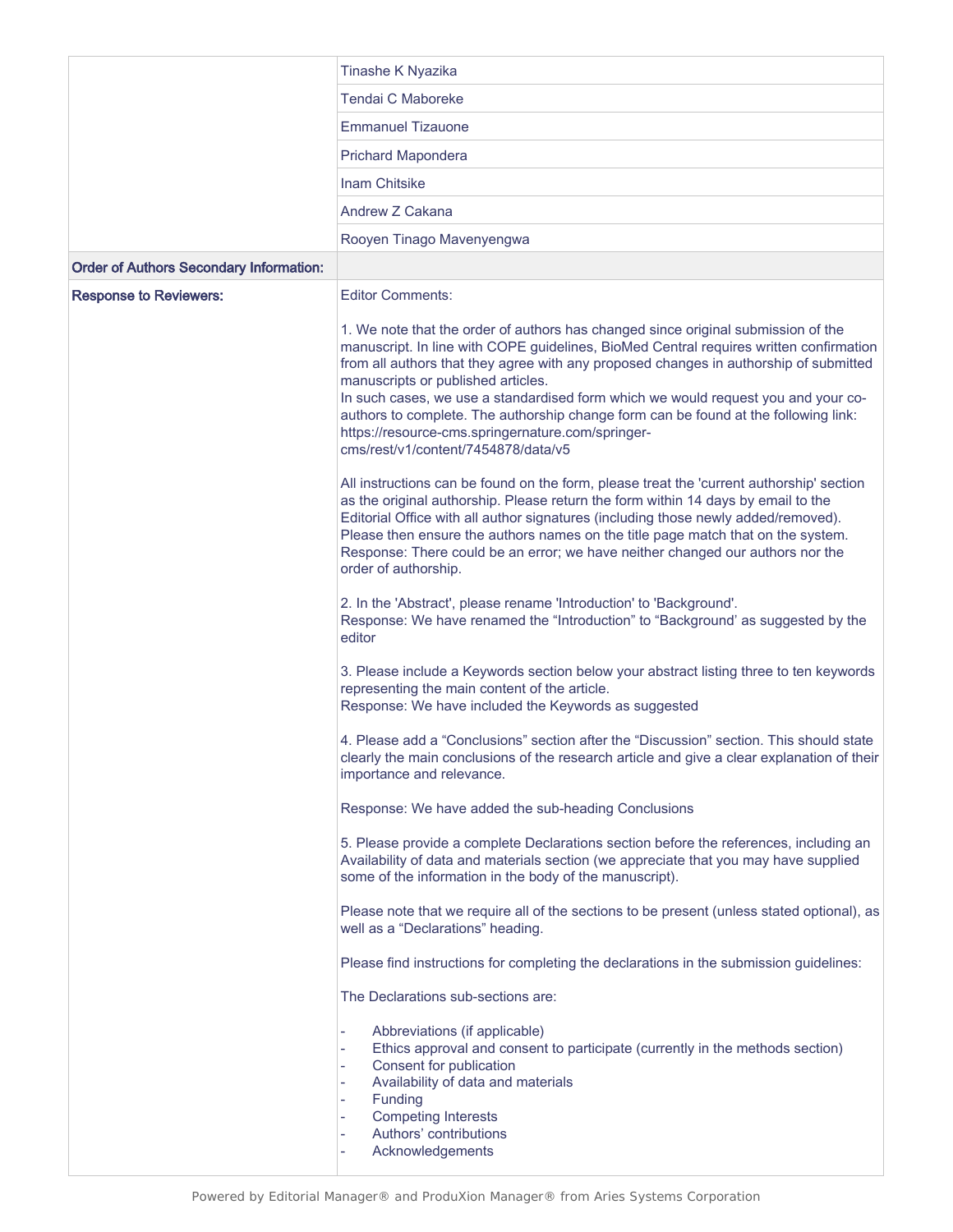|                                                                                                                                                                                                                      | Authors' Information (optional)                                                                                                                                                                                                                                                                                                                                                                                                                                                                                                                 |
|----------------------------------------------------------------------------------------------------------------------------------------------------------------------------------------------------------------------|-------------------------------------------------------------------------------------------------------------------------------------------------------------------------------------------------------------------------------------------------------------------------------------------------------------------------------------------------------------------------------------------------------------------------------------------------------------------------------------------------------------------------------------------------|
|                                                                                                                                                                                                                      | If any of the sections are not relevant to your manuscript, please state "Not applicable"<br>in the section.                                                                                                                                                                                                                                                                                                                                                                                                                                    |
|                                                                                                                                                                                                                      | Please see here for details on the information to be included in these sections:<br>https://bmcinfectdis.biomedcentral.com/submission-guidelines/preparing-your-<br>manuscript/research-article                                                                                                                                                                                                                                                                                                                                                 |
|                                                                                                                                                                                                                      | Response: we have included the sections suggested by the editor were applicable.                                                                                                                                                                                                                                                                                                                                                                                                                                                                |
|                                                                                                                                                                                                                      | 6. Please remove from the File Inventory all files you do not wish to be published<br>alongside the manuscript. Please ensure all extra files are referred to in the text.<br>Response: We have removed the files we do not wish included in the final publication                                                                                                                                                                                                                                                                              |
|                                                                                                                                                                                                                      | 7. At this stage, please upload your manuscript as a single, final, clean version that<br>does not contain any tracked changes, comments, highlights, strikethroughs or text in<br>different colours. All relevant tables/figures/additional files should also be clean<br>versions. Figures (and additional files) should remain uploaded as separate files.<br>Please ensure that all figures, tables and additional/supplementary files are cited within<br>the text.<br>Response: we have uploaded a clean manuscript with no track changes |
| <b>Additional Information:</b>                                                                                                                                                                                       |                                                                                                                                                                                                                                                                                                                                                                                                                                                                                                                                                 |
| Question                                                                                                                                                                                                             | <b>Response</b>                                                                                                                                                                                                                                                                                                                                                                                                                                                                                                                                 |
| Has this manuscript been submitted<br>before to this journal or another journal in<br>the $\leq a$<br>href="https://www.biomedcentral.com/p/th<br>e-bmc-series-journals#journallist"<br>target="_blank" >BMC series? | <b>No</b>                                                                                                                                                                                                                                                                                                                                                                                                                                                                                                                                       |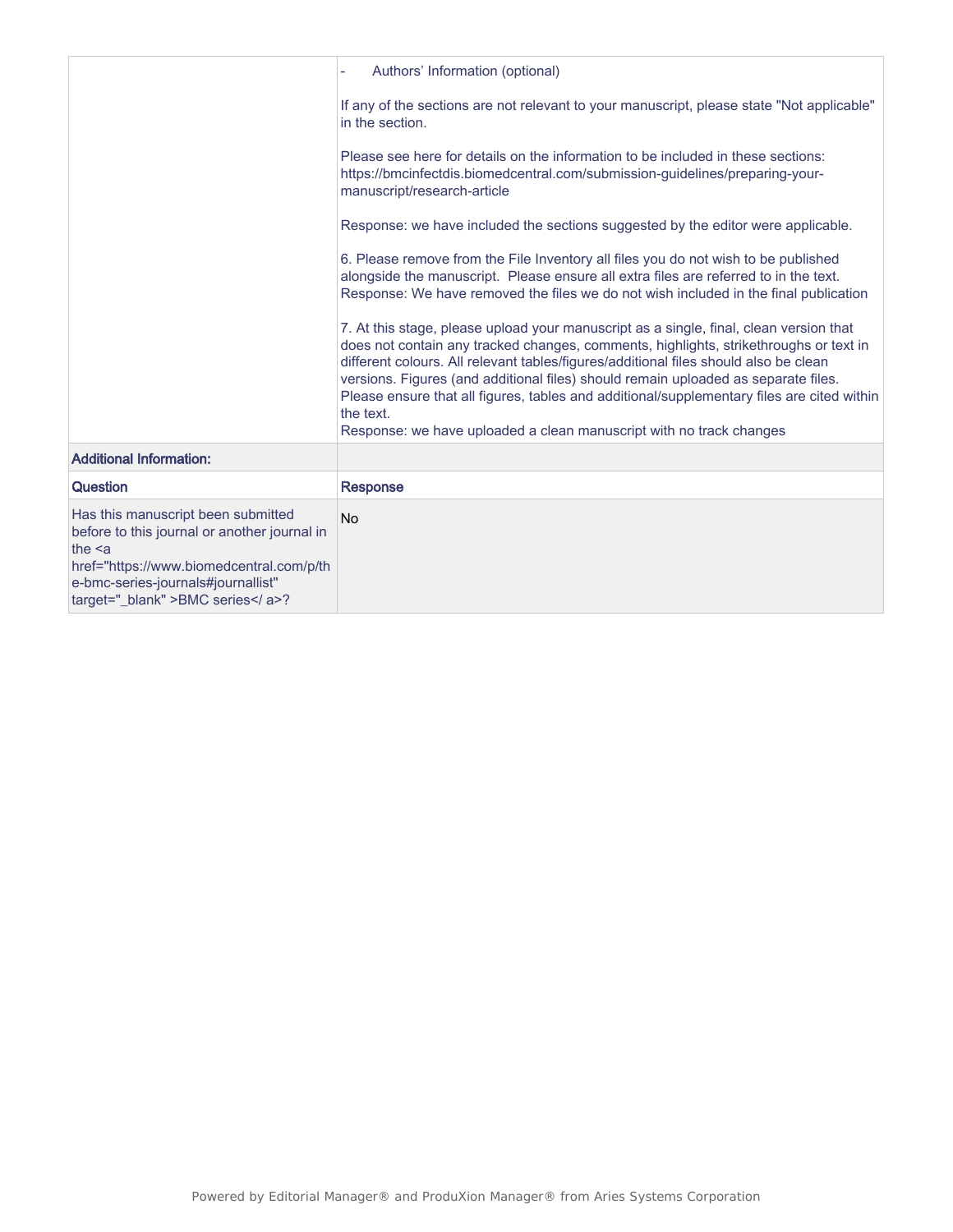≛

# **Sepsis in cancer patients residing in Zimbabwe: Spectrum of bacterial and fungal aetiologies and their antimicrobial susceptibility patterns.**

Frank Chinowaita<sup>1,2,3</sup>, Wendy Chaka<sup>1</sup>, Tinashe K. Nyazika<sup>4,5,6</sup>, Tendai C. Maboreke<sup>7</sup>, Emmanuel Tizauone<sup>1,2</sup>, Prichard Mapondera<sup>8</sup>, Inam Chitsike<sup>9</sup>, Andrew Z. Cakana<sup>7</sup>, Rooyen T. Mavenyengwa<sup>1</sup>

# **Running title: Sepsis in cancer patients**

# **Affiliation**

- 1. Department of Medical Microbiology, College of Health Sciences, University of Zimbabwe, Zimbabwe.
- 2. Premier Services Medical Investments, Department of Microbiology, Zimbabwe
- 3. Department of Pathology (Microbiology), Midlands State University, Zimbabwe
- 4. Malawi-Liverpool-Welcome Trust Clinical Research Programme, College of Medicine, University of Malawi, Blantyre, Malawi.
- 5. Department of Clinical Sciences, Liverpool School of Tropical Medicine, Liverpool, United Kingdom.
- 6. Department of Medical Microbiology, Radboud University Medical Centre, Nijmegen, The Netherlands.
- 7. Department of Haematology, College of Health Sciences, University of Zimbabwe.
- 8. African Society Laboratory Medicine, Addis Ababa, Ethiopia.
- 9. Department of Paediatrics and Child Health, College of Health Sciences, University of Zimbabwe.

**Correspondence**: Mr Frank Chinowaita, Department of Pathology (Microbiology), Midlands State University, Zimbabwe Email: [fchinowaita@gmail.com](mailto:fchinowaita@gmail.com)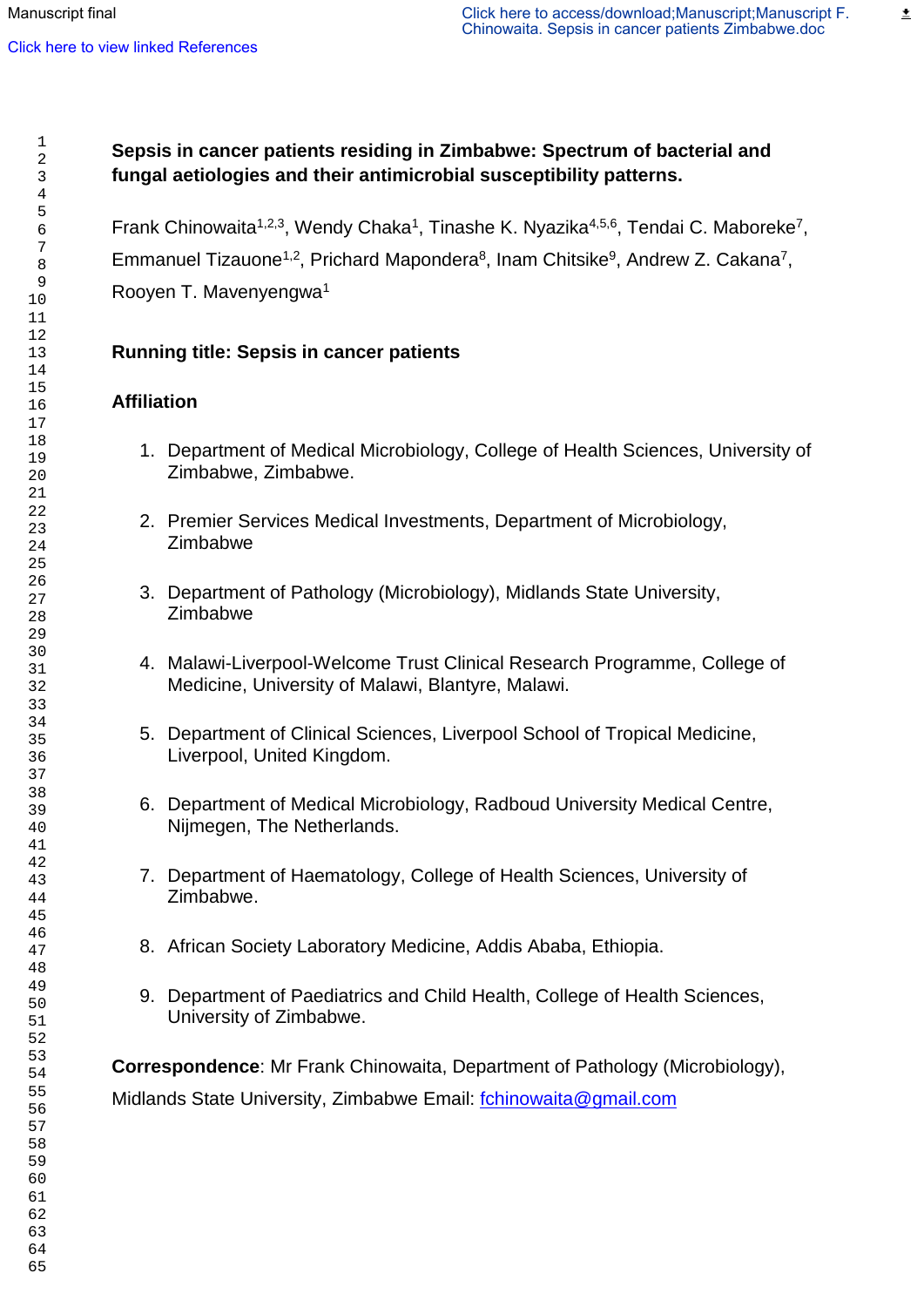**Abstract**

**Background:** Cancer and sepsis comorbidity is a major public health problem in most parts of the world including Zimbabwe. The microbial aetiologies of sepsis and their antibiograms vary with time and locations. Knowledge on local microbial aetiologies of sepsis and their susceptibility patterns is critical in guiding empirical antimicrobial treatment choices.

**Methods**: This was a descriptive cross-sectional study which determined the microbial aetiologies of sepsis from blood cultures of paediatric and adult cancer patients obtained between July 2016 and June 2017. The TDR-X120 blood culture system and TDR 300B auto identification machine were used for incubation of blood culture bottles and identification plus antimicrobial susceptibility testing, respectively. **Results**: A total of 142 participants were enrolled; 50 (35.2%) had a positive blood culture, with 56.0% Gram positive, 42.0% Gram-negative bacteria and 2.0% yeast isolated. Common species isolated included coagulase negative *Staphylococcus* spp. (CoNS) (22.0%), *E. coli* (16.0%), *K. pneumoniae* (14.0%), *E. faecalis* (14.0%) and *S. aureus* (8.0%). Gram-negative isolates exhibited high resistance to gentamicin (61.9%) and ceftriaxone (71.4%) which are the empiric antimicrobial agents used in our setting. Amikacin and meropenem showed 85.7% and 95.2% activity respectively against all Gram-negative isolates, whilst vancomycin and linezolid were effective against 96.2% and 100.0% of all Gram-positive isolates respectively. We isolated 10 (66.7%) extended spectrum β-lactamase (ESBL) amongst the *E. coli* and *K. pneumoniae* isolates. Ten (66.7%) of the *Staphylococcus* spp. were methicillin resistant.

**Conclusions**: CoNS, *E. coli*, *K. pneumoniae*, *E. faecalis* and *S. aureus* were the major microbial drivers of sepsis amongst cancer patients in Zimbabwe. Most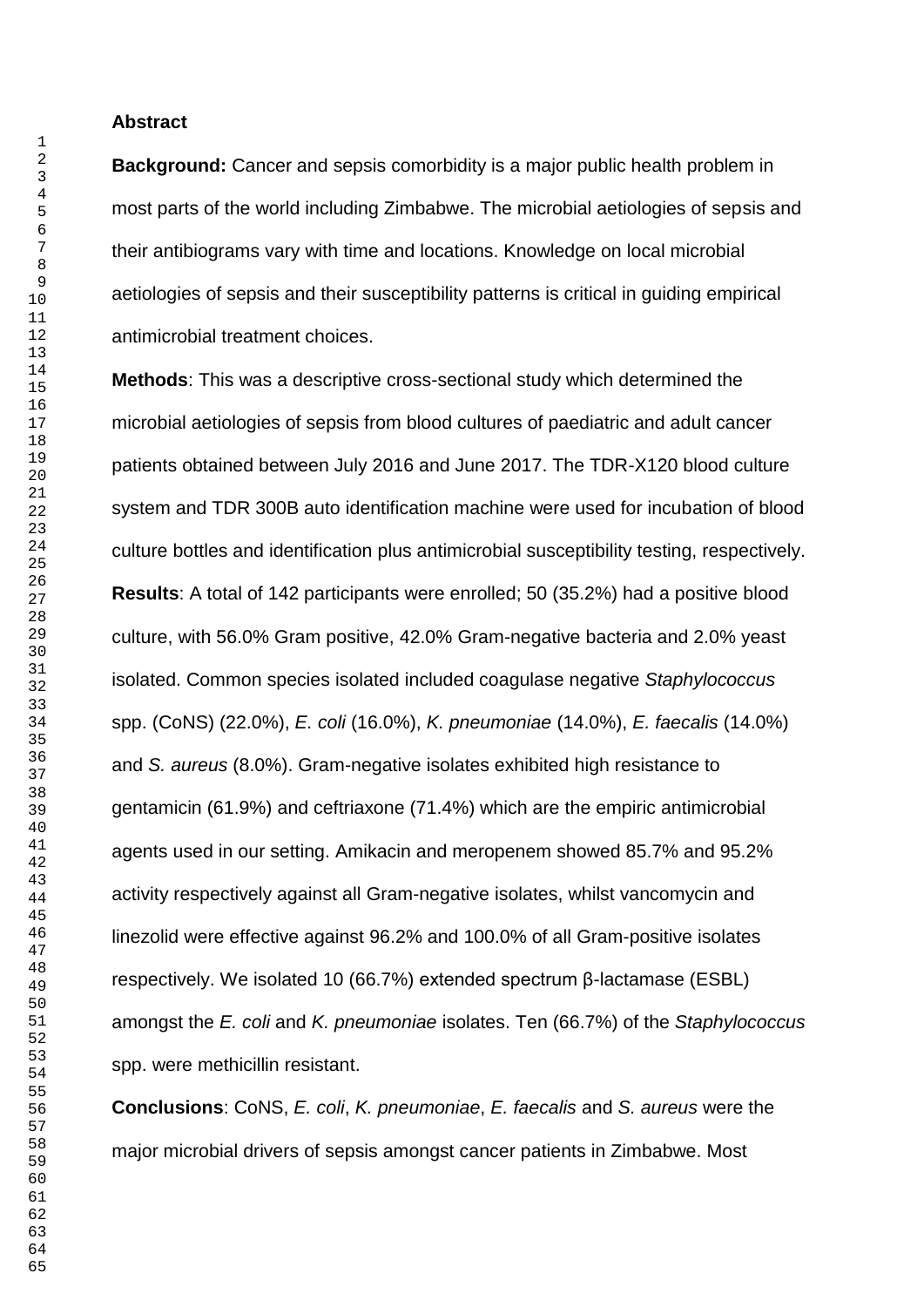isolates were found to be resistant to commonly used empirical antibiotics, with isolates exhibiting high levels of ESBL and methicillin resistance carriage. A nationwide survey on microbial aetiologies of sepsis and their susceptibility patterns would assist in the guidance of effective sepsis empiric antimicrobial treatment among patients with cancer.

## **Keywords**

Sepsis; cancer; aetiology; antimicrobial resistance; ESBL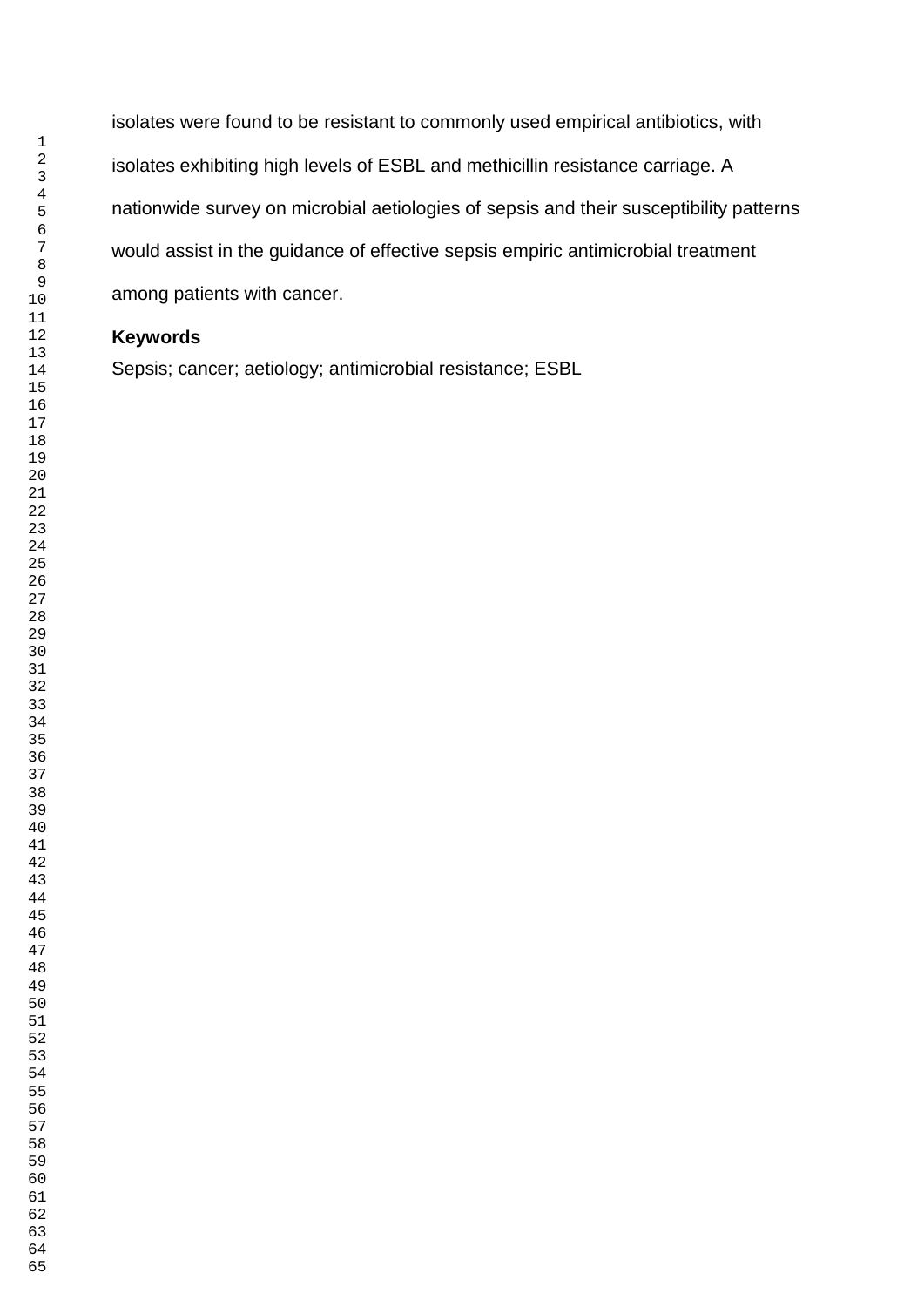**Background**

Despite the major advances in the care of patients with cancer over the past few decades and the resultant improvement in survival, complications during the course of disease arise that are associated with significant morbidity and mortality **(1)**. Cancer is one of the leading risk factors of developing sepsis, with cancer patients having a 10-fold relative risk compared to non-cancer patients **(2)**. In addition to being a leading cause of hospitalisation in this population, sepsis represents a common pathway of mortality among cancer patients **(3)**. The comorbidity of sepsis and cancer poses serious complications with very poor prognosis with a case fatality ratio of greater than 50% in the Americas **(4)**. Sepsis as a syndrome can result from healthcare–associated or community–acquired infection by organisms and these organisms can develop resistance to commonly prescribed antimicrobial agents **(5)**. Without proper determination of antimicrobial susceptibility patterns of these organisms, treatment may prove to be difficult, leading to other complications like organ failure, shock and death **(6)**.

Among cancer patients with sepsis the organisms commonly isolated are bacterial or fungal pathogens, with the predominant pathogens being *Staphylococcus aureus*, *Pseudomonas* species, *Escherichia coli*, and *Candida* species **(1,7)**. Laboratory investigations in sepsis include measurement of inflammatory markers, organ function tests and identification of infectious source through blood culture plus any culture specimens to identify source of infection **(5,8)**. In Zimbabwe, sepsis diagnosis is primarily clinically based and confirmation of infection with blood cultures is not always adhered to particularly in the public health institutions.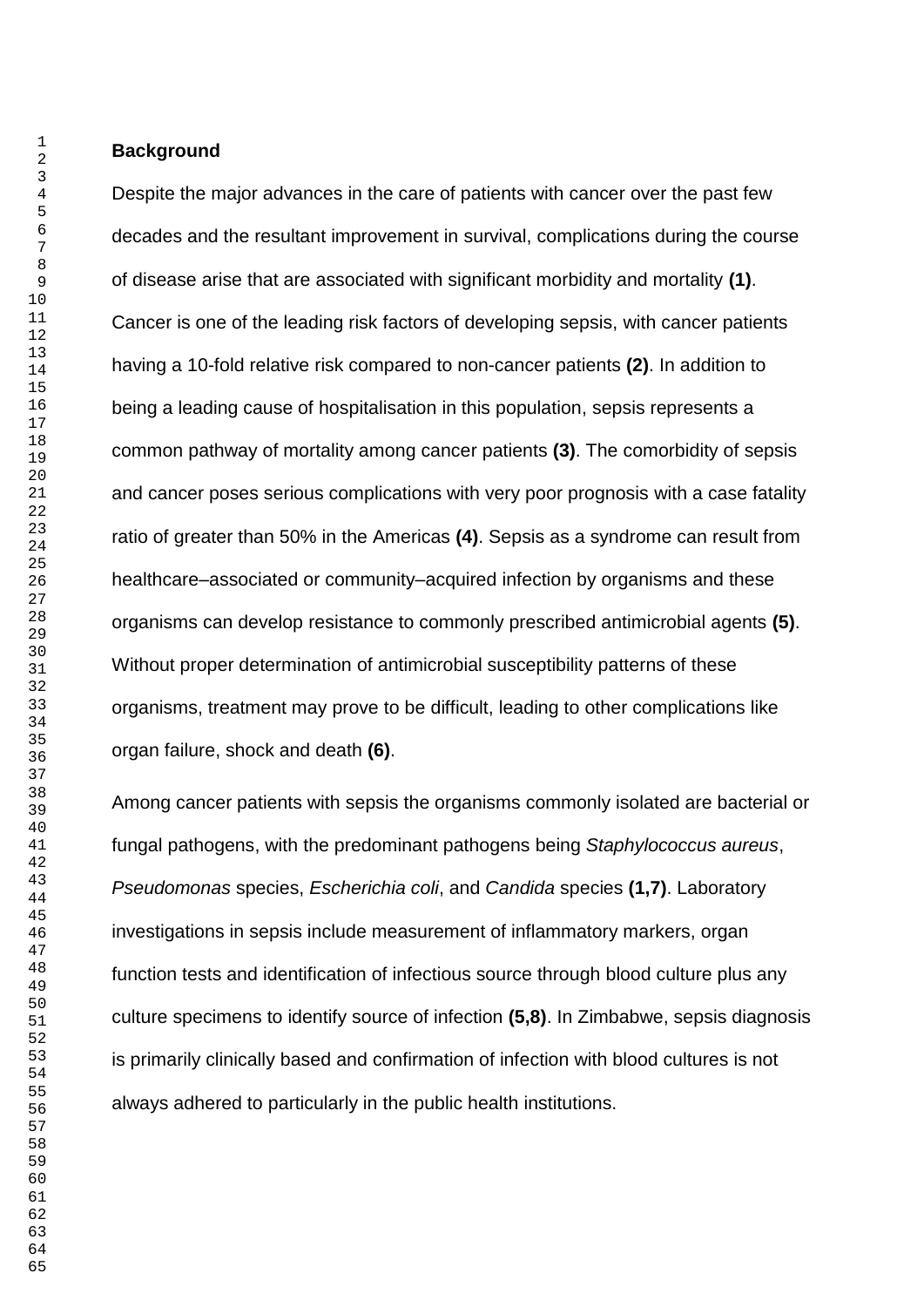According to guidelines in Zimbabwe, sepsis is empirically treated with gentamicin and either benzylpenicillin or cloxacillin with ceftriaxone and chloramphenicol being used as empiric antibiotics when involvement with the central nervous system is suspected **(9)**. Evidence from literature demonstrates variations in aetiological agents of sepsis in different geographical settings, thus microbial and antimicrobial profiling should be country/region specific **(6,7,10,11)**. With the rise of antimicrobial resistance among clinical isolates, it is imperative to profile the causative pathogens of sepsis and their antimicrobial patterns. This could aid in reducing patient hospital costs, sepsis related complications and deaths.

To date, the burden of sepsis in cancer patients and or their causative pathogens remain sparse in Zimbabwe and Africa at large, despite the growing burden of cancer. Thus, this study aimed to ascertain the microbial agents of sepsis and their antimicrobial susceptibility patterns among hospitalised paediatric and adult patients with cancer in Zimbabwe.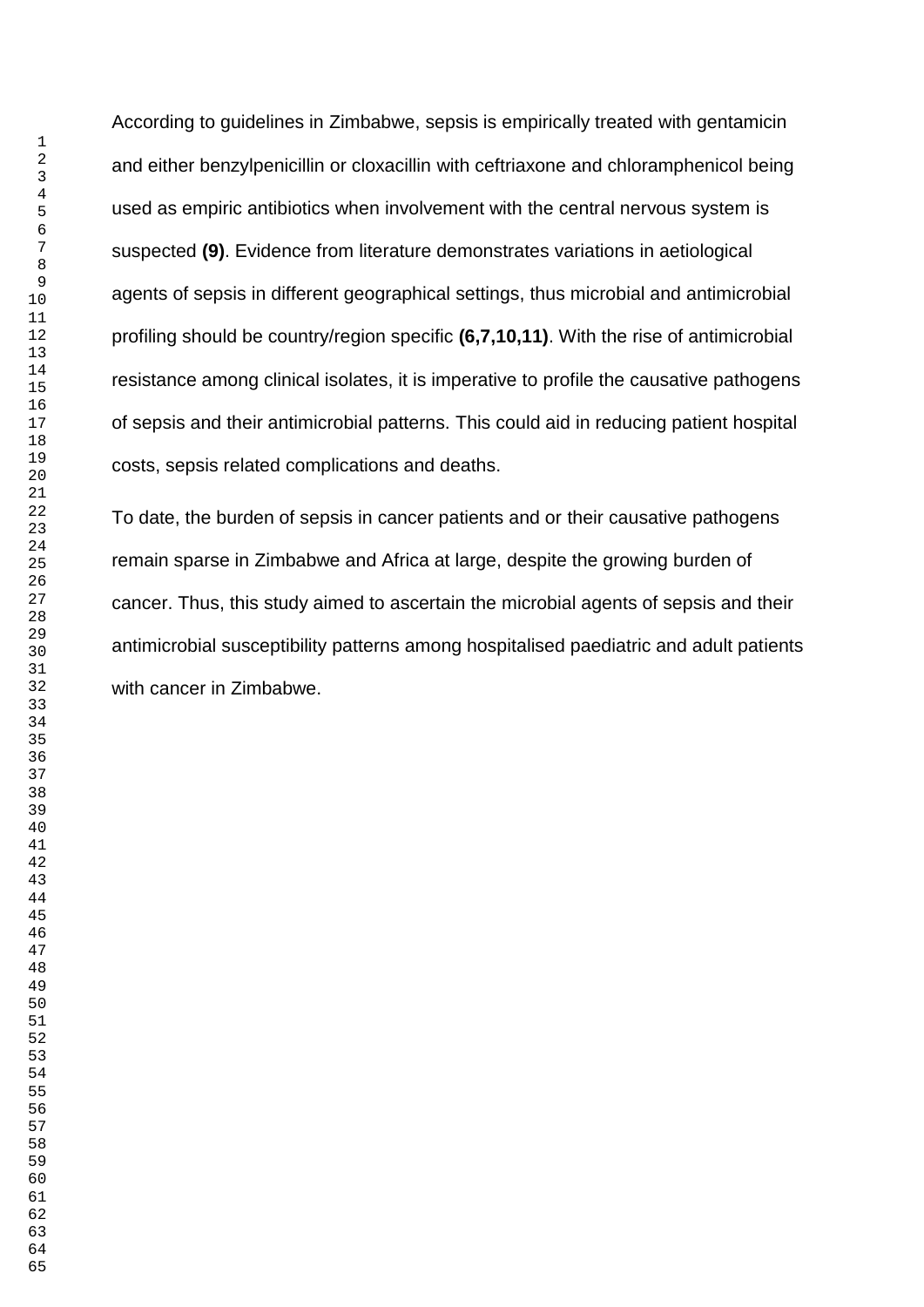#### **Methods**

## *Study design and study population*

Between July 2016 and June 2017, we performed a prospective descriptive crosssectional study among hospitalised paediatric and adult haematology/oncology patients at a single centre, Parirenyatwa Group of Hospitals. It is the biggest and major referral centre for patients with cancer in Zimbabwe and is located in the capital city, Harare. The target population were paediatric patients at least 1-year of age and adult patients who had a diagnosis of cancer, presenting with signs of sepsis. The participants included had to have the following; suspected infection with at least fever (<36 $\degree$ C or >38 $\degree$ C), heart rate (>90 bpm) and white cell count (<4.0 x 10 $\degree$ or  $>12.0 \times 10^9$ /L). Clinical assessment of sepsis was done using the quick Sequential Organ Failure (qSOFA) score which includes (1) respirations >22 breaths/minute, (2) altered mentation, (3) systolic blood pressure <100 mmHg, with two or more considered 'high' risk **(12)**. The qSOFA score ranges from 0 to 3, with each criterion being worth one point. When respiration rate, altered mentation, or systolic blood pressure data was not available, the corresponding criterion was set to be worth zero point. For the 48% of patients (68/142) for whom clinical data was complete, the qSOFA score **(12)**, including (1) creatinine >110 µMol/L, (2) platelets <150 x 103/µL, and (3) total bilirubin >20 µMol/L was also calculated.

#### *Sample collection and analysis*

At least two peripheral vein blood samples were consecutively drawn aseptically for blood cultures from paediatrics (3ml each) and adult (8ml each) per participant. The TDR Resin Aerobic or TDR Resin Peds (Hunan Changsha Tiandiren Bio-Tech Co., Ltd., Changsha, China) blood culture bottles, which support growth of both aerobic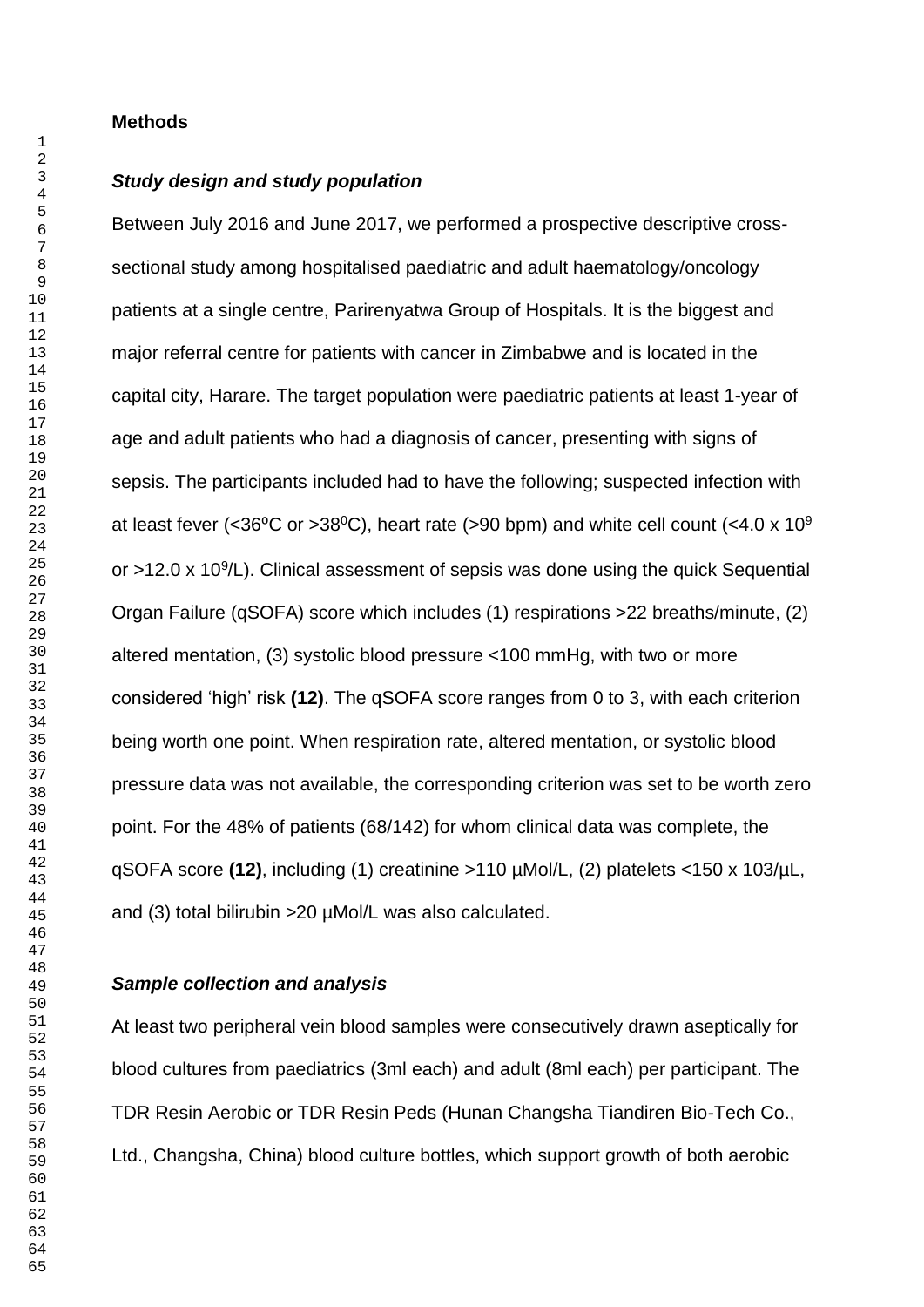bacteria and mycotic yeasts, were used for sample collection from participants. The collected blood culture samples were processed and cultured using standard microbiology hospital protocols. Briefly, TDR Resin Aerobic or TDR Resin Peds (Hunan Changsha Tiandiren Bio-Tech Co., Ltd., Changsha, China) blood culture bottles, from the participants were incubated at 37°C in an automated microbial detection blood culture system TDR-X120 (Hunan Changsha Tiandiren Bio-Tech Co., Ltd., Changsha, China). Blood cultures read as positive by the analyser were immediately retrieved, Gram stained and sub-cultured on Blood agar, MacConkey agar, Chocolate agar and Sabouraud dextrose agar supplemented with chloramphenicol (0.5g/l) (all Mast Group Ltd., Merseyside, UK) plates for 48-hours. The blood culture system has an incubation period of up to 5-days, after which it reports a blood culture specimen as negative for growth. All negative blood cultures, as read by the machine, were also Gram stained and sub-cultured similarly as the positive ones to confirm the negative result. We only considered a patient to be infected, when at least two of the blood cultures had been positive. A single positive blood culture result was interpreted as possible contamination.

#### *Identification and antimicrobial susceptibility testing of isolates*

Isolates grown from culture plates were initially identified as lactose fermenting coliform, non-lactose fermenting coliform, oxidase positive (non-fermenter) Gramnegative rods, *Staphylococcus*, *Streptococcus* species or yeasts based on colony morphology. These were further speciated by means of various biochemical tests and antimicrobial susceptibility test (AST) using standard methods on the Mindray TDR 300B (Hunan Changsha Tiandiren Bio-Tech Co., Ltd., Changsha, China) following the manufacturer's manual. Probabilities were calculated from these results using the Bifido-Matrix method to identify the most possible organism. Antimicrobial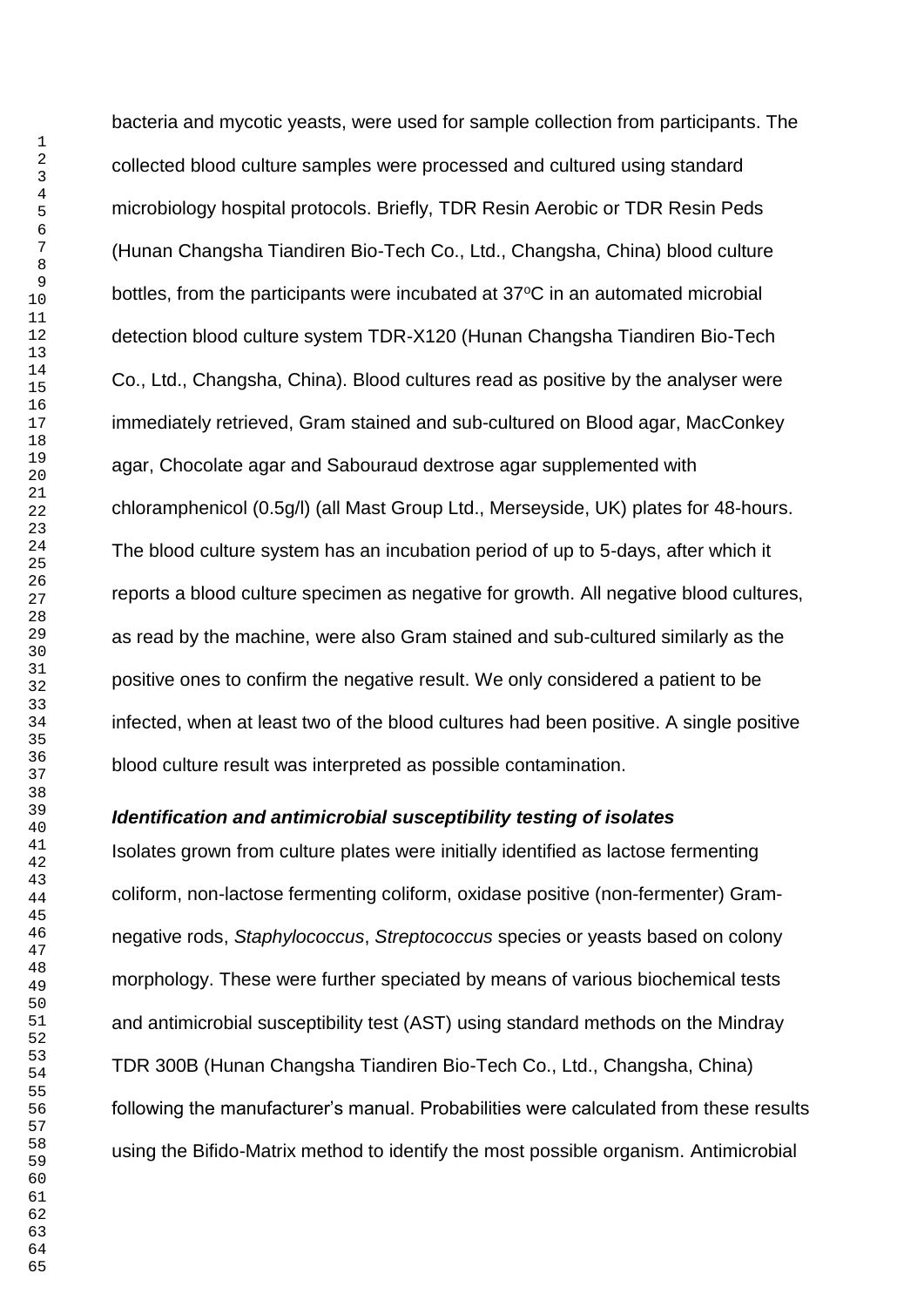susceptibility testing plates were read on the TDR 300B based on turbidity and interpretations were made using breakpoints stipulated in the Clinical and Laboratory Standards Institute (CLSI) 2017 guidelines **(13)**. Isolates found to be multidrug resistant were tested for Extended Spectrum β-Lactamase production, methicillin resistance and carbapenemase production as described in the CLSI standard **(13)**. *Pseudomonas aeruginosa* ATCC® 27853, *E. coli* ATCC® 25922 and *S. aureus* ATCC® 25923 strains were used for quality control (QC) during identification and AST on the Mindray TDR 300B machine.

### *Statistical analysis*

Characteristics of the study participants were analysed using descriptive statistics with results expressed as frequencies and percentages. Aetiological profiles were described for the overall sample using percentages and their distribution by cancer types. All data analysis was performed using Stata software *v*13 (StataCorp). Observations with missing values were coded as missing and reported as such.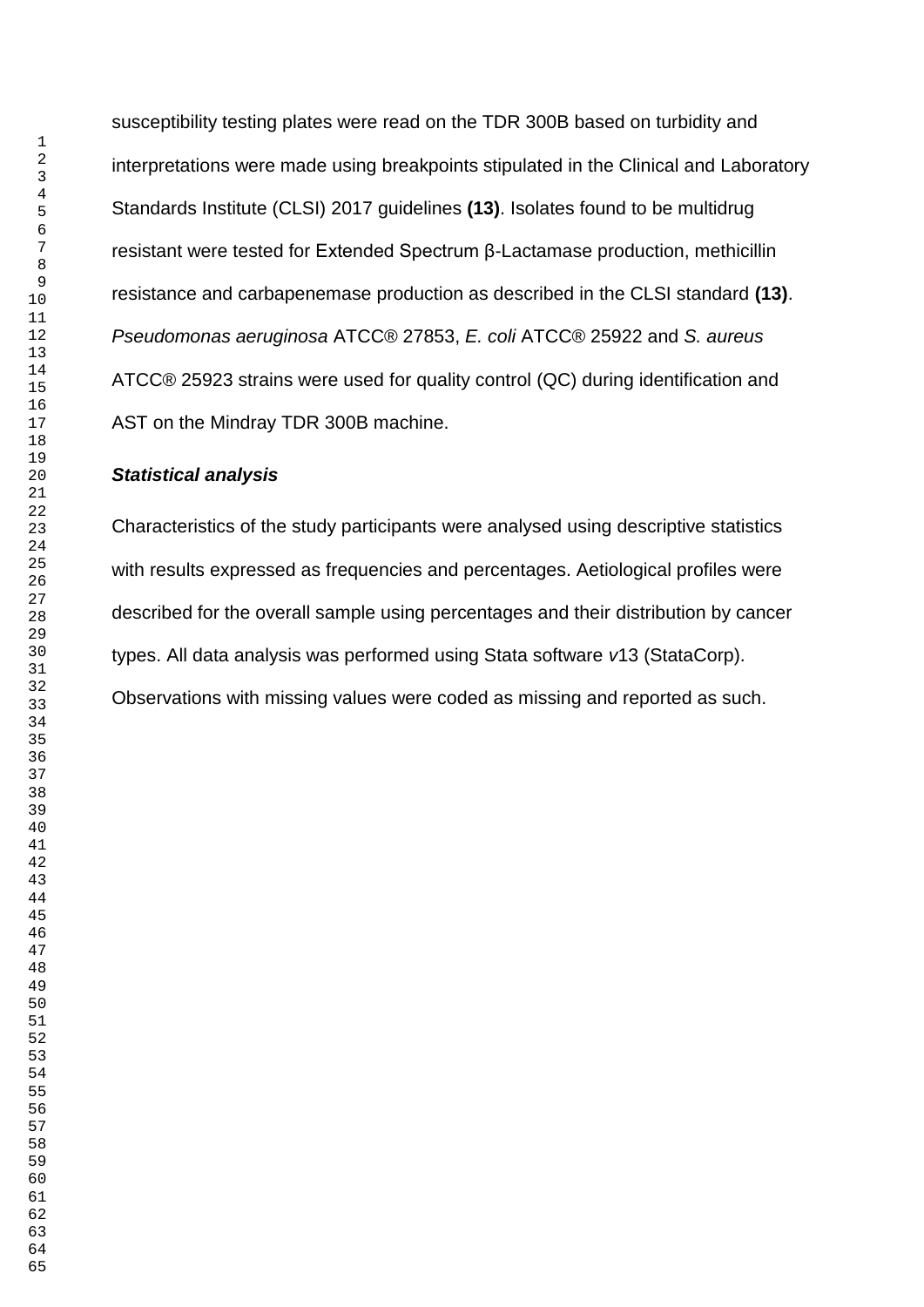#### **Results**

#### *Demographic characteristics of the population*

A total of 142 consecutive hospitalised cancer participants with clinical diagnosis of sepsis were recruited into the study, with females 76 (53.5%) and paediatric patients 86 (60.6%) being the majority. The age ranged between 1 – 85 years, with an overall median age 10 (interquartile range [IQR]: 5 – 24) years and a median in-patient hospital stay of 7 (IQR: 4 – 15) days before diagnosis of sepsis was suspected. One hundred and ten (77.5%) participants had haematological neoplasms which comprised mostly of leukaemias and lymphomas whilst 32 (22.5%) had solid tumours such as Wilms tumour, rhabdomyosarcoma and hepatocellular carcinoma. Neutropenia, one of the major sepsis risk factors, was assessed from the patients' absolute neutrophil counts. The absolute neutrophil count of patients on blood culture sample collection ranged between 20 – 102 700 cells/µl. Neutropenia (< 1000 cells/µl) as previously defined in other studies **(7,14)** was observed in 43 (39.1%) of the participants with haematological neoplasm and one participant with a solid tumour giving a total of 44 (31.0%) neutropenic patients. There was a strong association between having a haematological neoplasm and being neutropenic (Odds Ratio, 19.9; 95%CI 3.0 – 829.2; p-<0.001). Participants' demographic characteristics are summarised in Table 1.

#### *Blood cultures and pathogens isolated*

Of the 142 participants, fifty (35.2%) had positive blood cultures. Thirty-nine of the 110 patients with haematological malignancies had positive blood cultures with a positive isolation rate of 35.5% contributing 78% of the total number of isolates. Gram-positive bacterial pathogens were the predominant 28 (56.0%) of the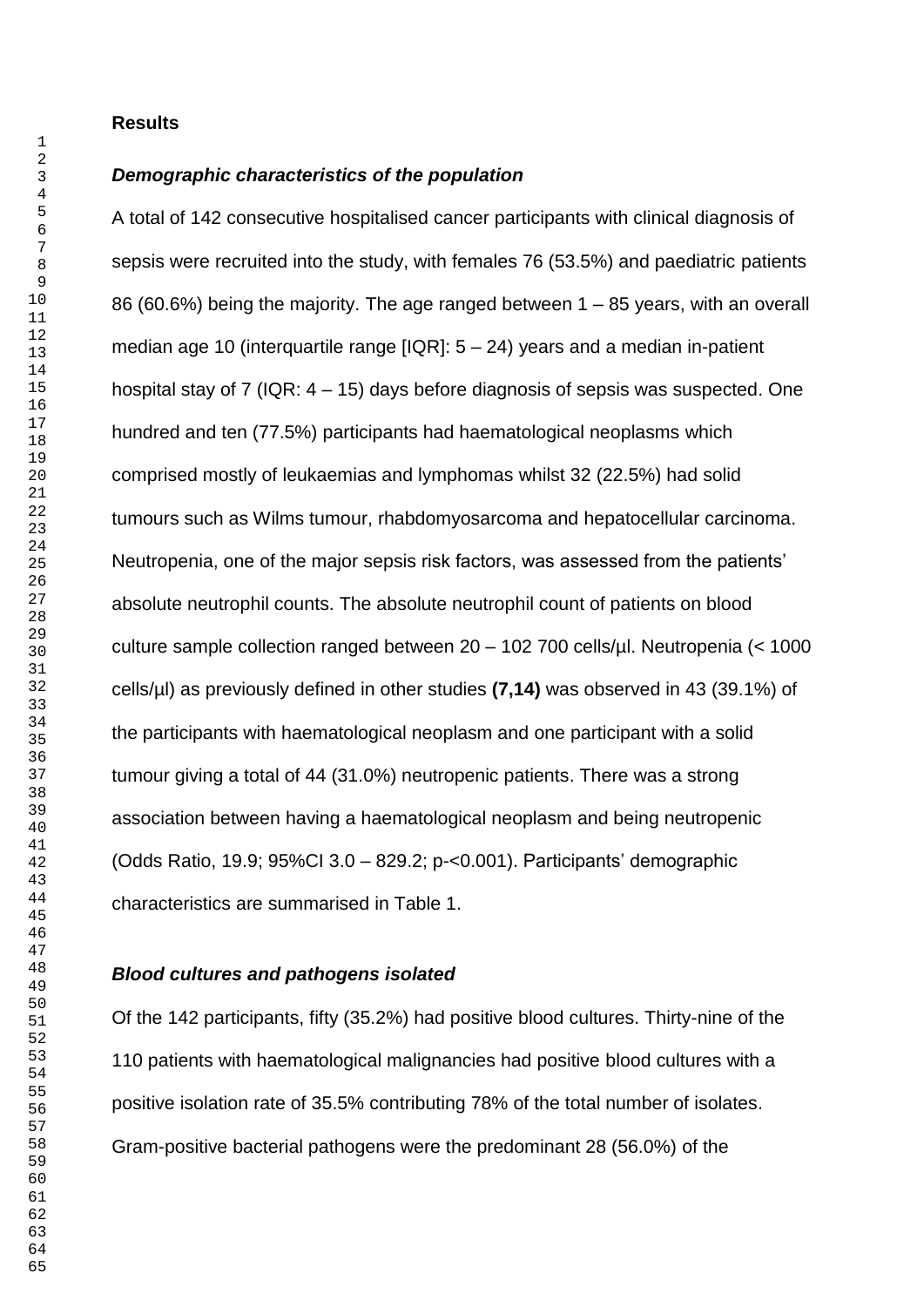causative agents of sepsis in this population with coagulase negative *Staphylococcus* spp. (CoNS) being the majority contributing 22.0% of the pathogens isolated. *E. coli* was the second most abundant 8 (16.0%) species isolated. C*andida albicans* was the only fungal pathogen isolated from one participant with sepsis in this study. Table 2 summarises our findings.

### *Exposure to antimicrobials and antimicrobial susceptibility profiles*

One hundred and twenty-nine 129(90.8%) of our participants were exposed to at least one antimicrobial agent at least 48-hours prior to blood culture collection. The most commonly prescribed antibiotic was ceftriaxone 100/129 (77.5%) followed by gentamicin 75/129 (58.1%) and ciprofloxacin 33 (25.6%). Twenty-seven (20.9%) participants were on fluconazole therapy. At least 3 antibiotics had been administered to 58.0% of the participants prior to blood culture collection.

After performing AST on the isolates, *Staphylococci* spp. had the highest resistance to penicillin 14 (93.7%), with methicillin resistance observed in 10 (66.7%) of the *Staphylococci* isolates. Based on CLSI 2017 guideline, the same results can be applied to cloxacillin, augmentin and cefazolin. However, all the isolates were fully susceptible to vancomycin and linezolid.

Among the Gram-negative bacterial isolates, antibiotics such as levofloxacin (52.4%), cefepime (61.9%), cefoxitin (66.7%), piperacillin-tazobactam (71.9%), amikacin (85.7%) and meropenem (95.2%) exhibited moderate to high potency against all Gram-negative isolates. Ampicillin and trimethoprim-sulfamethoxazole were least effective with only 4.8% of the isolates being sensitive. High level of resistance was observed among *K. pneumoniae* followed by *E*. *coli* isolates. Among *K. pneumoniae* isolates, resistance was observed in ampicillin (100%), trimethoprim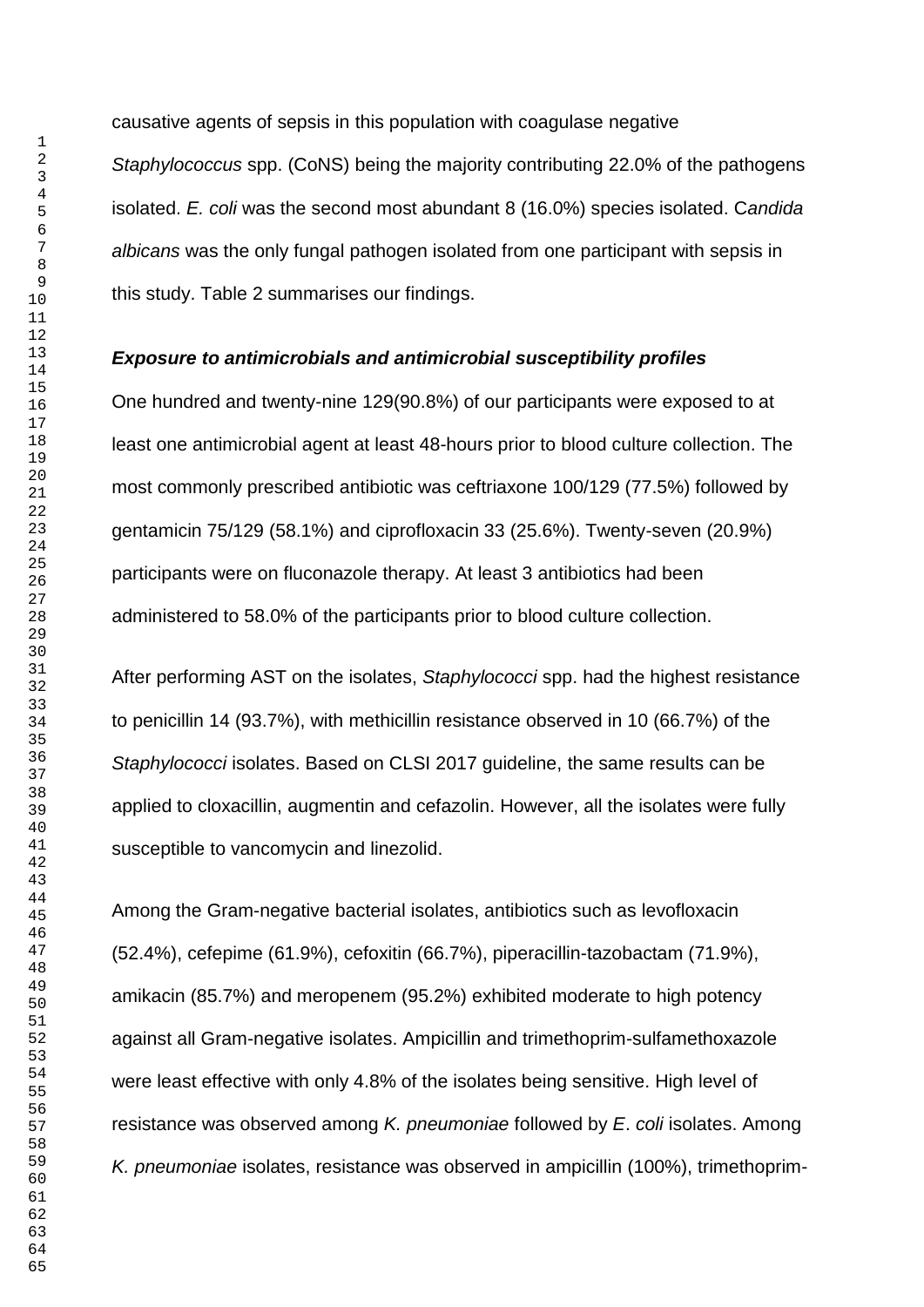sulfamethoxazole (85.7%) and third generation cephalosporins (71.4%) respectively. Resistance to gentamicin, one of the first line empiric antimicrobial in our setting, was 57.1% among *K. pneumoniae* isolates. Against third generation cephalosporins that is ceftriaxone, an empiric antimicrobial in the local Essential Medicines List and Standard Treatment Guidelines for Zimbabwe (EDLIZ), and ceftazidime, resistance was observed in 71.4% of these isolates. However, isolates were fully sensitive to amikacin and meropenem and moderately sensitive to cefoxitin (85.7%). *E. coli* isolates were also fully susceptible to meropenem and amikacin while 75.0% of the isolates were resistant to ceftriaxone, ceftazidime, gentamicin, ciprofloxacin and levofloxacin (see table 4). Trimethoprim-sulfamethoxazole and ampicillin displayed the least activity against *E. coli* isolates with sensitivities of 0.0% and 12.5% respectively. Other isolates were few to make inferences as they were only a single isolate of each species. These included *Serratia odorifera*, *Acinetobacter* species, *Salmonella enteritidis*, *Enterobacter intermedium* and *Hafnia alvei*. Of note, the *S. odorifera* was only sensitive to levofloxacin and resistant to meropenem and ertapenem. Overall, the proportions of isolates resistant to empiric antimicrobial agents in Zimbabwe (gentamicin and ceftriaxone) among *Enterobacteria* species were 61.9% and 71.4 respectively.

When we investigated the *Enterococcus* species, the isolates were fully susceptible to linezolid and vancomycin, while they showed high resistance to tetracycline 2 (20.0%) and ciprofloxacin 4 (40.0%). *E. gallinarum* was resistant to the majority of drugs with the two isolates being sensitive to vancomycin and linezolid. *Streptococcus* species on the other hand were all resistant (66.7%) to tetracycline, ampicillin and penicillin. One *Streptococcus* species, which was identified as *Streptococcus bovis,* showed resistance to vancomycin. Overall, 69.2% isolates of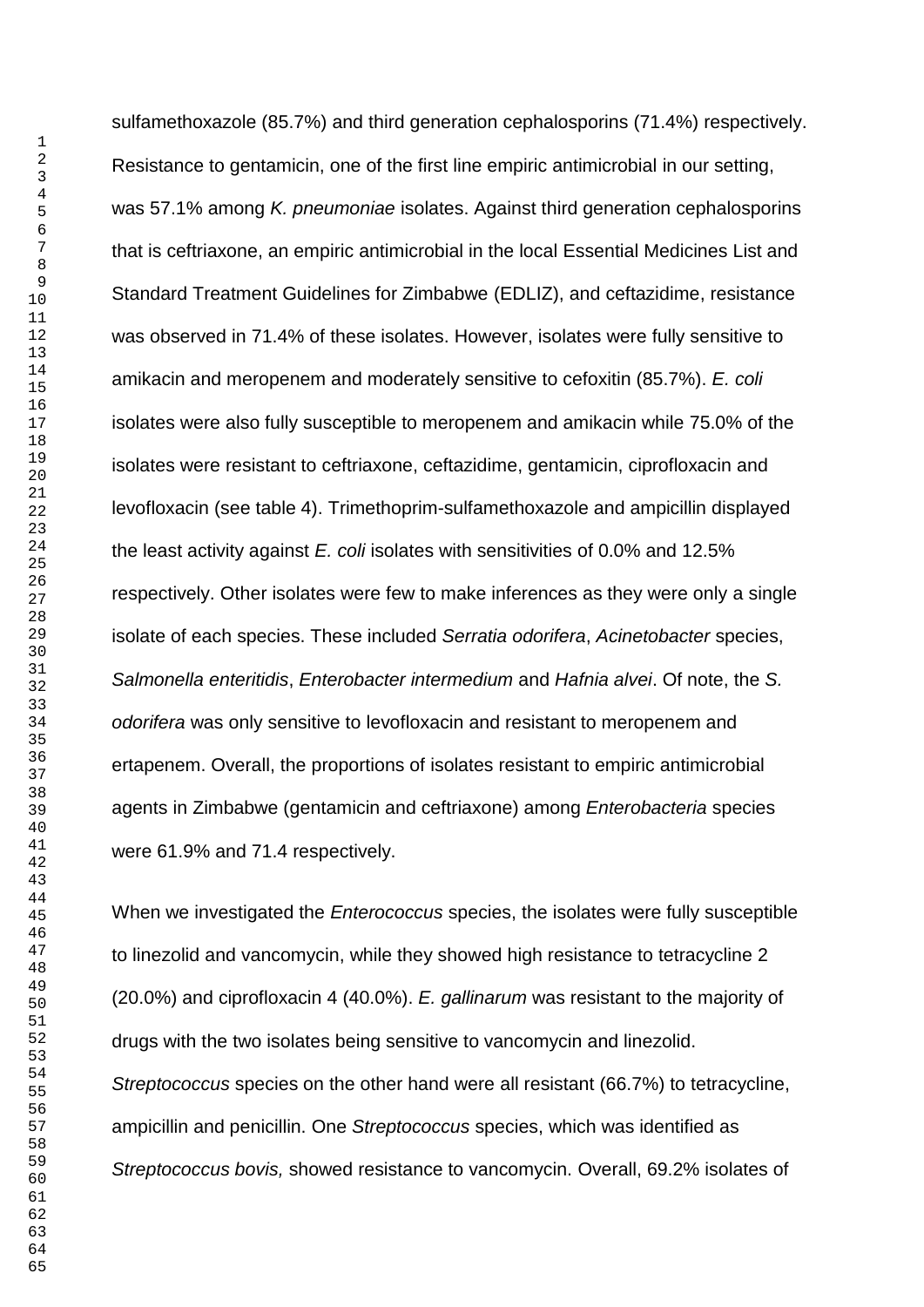*Enterococcus* and *Streptococcus* species were susceptible to the empiric antimicrobial agents, high dose gentamicin and penicillin.

Finally, a single isolate of *C. albicans* was the only fungal pathogen isolated from the blood cultures. It proved to be resistant to terbinafine, itraconazole and fluconazole. However, the isolate was sensitive to other antifungals such as micafungin, caspofungin, voriconazole, ketoconazole, miconazole, amphotericin B and flucytosine. Tables 3 to 5 summarises the antimicrobial susceptibility patterns of all the isolates.

## *Incidence of ESBL production among E. coli and K. pneumoniae isolates*

Fifteen isolates of both *E. coli* and *K. pneumoniae* obtained in this study were screened for *ESBL* enzyme production and 10 (66.7%) were phenotypically confirmed to be *ESBL* producers. *E. coli* isolates were the main *ESBL* producers with 6/8 (75.0%). Four (57.1%) of the total *K. pneumoniae* isolates were also confirmed *ESBL* producers.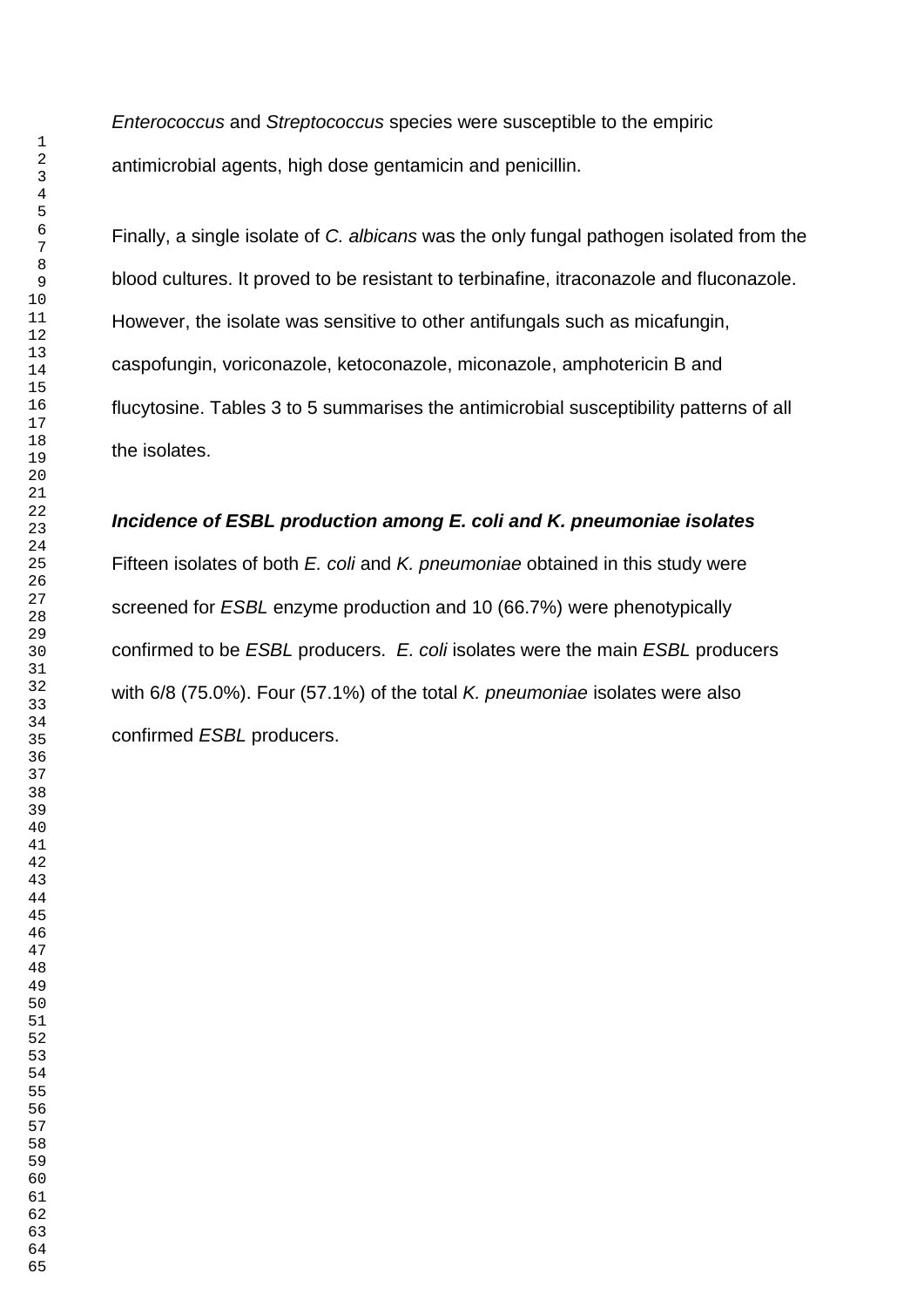#### **Discussion**

Sepsis is a serious life-threatening condition that commonly manifests itself in the cancer patients. Although there are studies that have been conducted in Africa on cancer patients presenting with sepsis **(10,15)**, limited data regarding the profiles of the organisms implicated and antibiotic susceptibility data exist. In this study we report the isolation rate of bacterial and fungal pathogen from blood cultures of cancer patients (both adults and paediatric) presenting with sepsis, as well as the antimicrobial profiles of commonly used antibiotics in our setting. We also demonstrate that there is a high level of resistance among pathogen causing sepsis in our setting.

Patients with haematological malignancies were the majority (77.5%) and this could be due to neutropenia secondary to chemotherapy which further exposes them to infections. The overall proportion of the patients who were neutropenic was 31.0% which is similar to the 30.0% reported in the USA **(7)**. Patients with haematological malignancies showed a significantly higher proportion of neutropenia compared to those with solid cancers, a finding similar to the Chinese and European populations **(14,17)**.

The majority (90.8%) of the study participants were on at least one antimicrobial agent at least 48 hours prior to blood culture collection and this was as a consequence of their immunosuppression being caused by the cancer. However, it was also observed that 82 (57.7%) were on a cocktail of 3 to 6 broad spectrum antimicrobial agents contrary to the standard empirical treatment of sepsis stipulated in the local EDLIZ **(9)**. Ceftriaxone and gentamicin were the major empirical antibiotics used despite the recommendations that ceftriaxone should only be used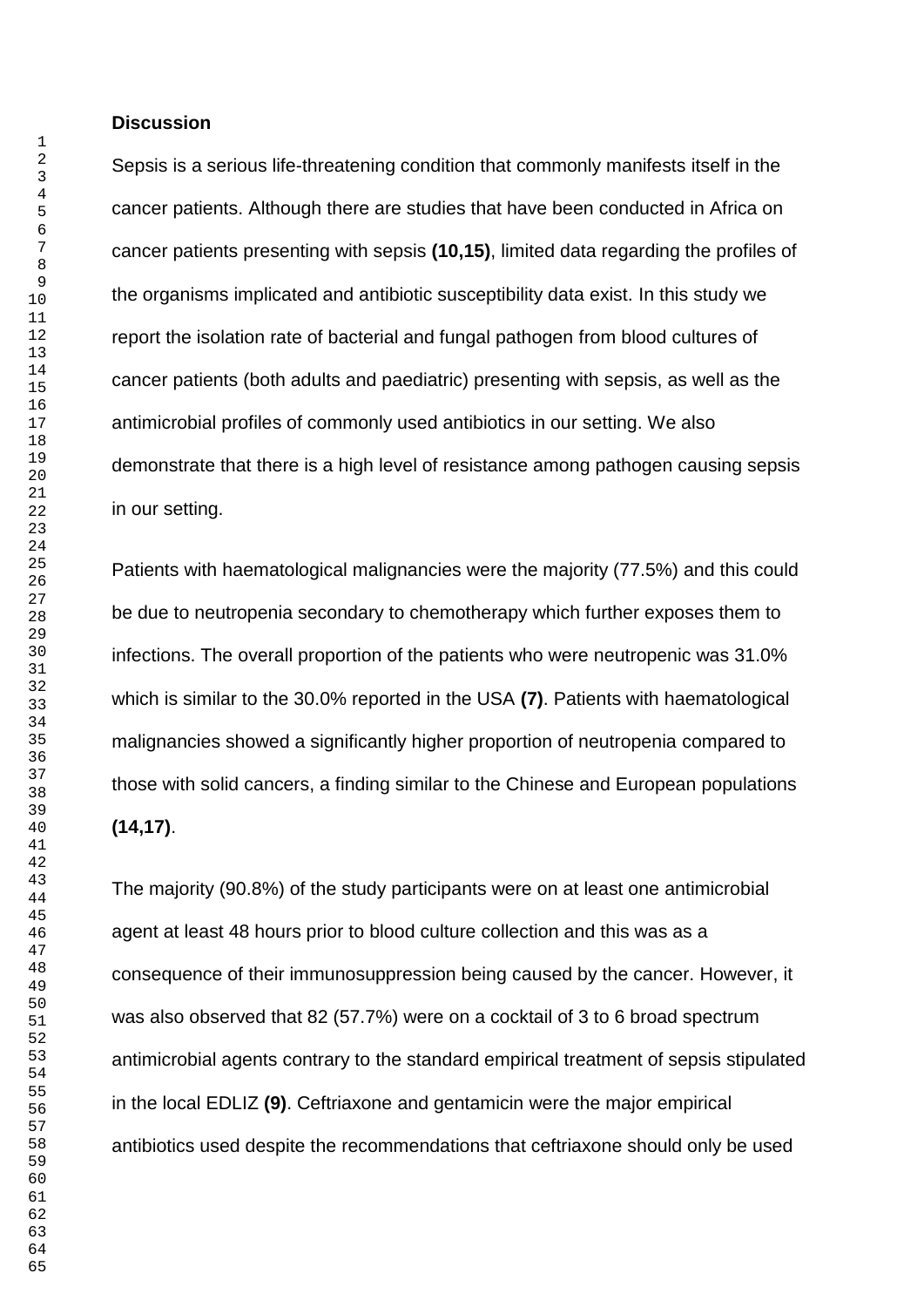as second line **(9)**. Use of ceftriaxone and other antimicrobials as first line empiric antimicrobial treatment could be due to limited knowledge on the implications such as antimicrobial resistance and presumed resistance to prescribed empiric treatment.

Our microbial pathogen isolation rate was 35.2% which is slightly higher than the average of 20 and 30% range in most studies **(2,4,8)**. Other studies from high income countries have, on the contrary, reported lower prevalence of sepsis among patients with cancer including studies in Oman (5.0%) and Europe (17%) **(14,18)**. Among the isolates identified, Gram-positive to Gram-negative percentage ratio was 57:43 which was comparable with the median ratio of 60:40 (range 85:15 to 26:76) obtained in Europe **(16,19)**. This reflects a similarity in the distribution of organisms despite geographical differences although minor difference can be encountered, like a study in Sudan where the ratio was 83%:17% **(10)**. Most of the isolates (78.0%) came from patients with haematological malignancies, a finding comparable to other earlier studies **(4,14)**. The major aetiological agents of sepsis obtained from patients with haematological cancers were CoNS, *E. coli*, *E. faecalis* and *K. pneumoniae*. Similarly, other studies from Europe have reported the same organisms as the causative agents of sepsis but with some minor variations in proportions **(14,16)**. Most studies had not stratified aetiological agents with cancer type but a study in Europe with the same stratification showed similar aetiological agents between the two major cancer groups **(14)**.

Amikacin and meropenem were the most potent drugs against Gram-negative isolates with more than 80.0% of the isolates being sensitive, similar to findings from a study in the USA **(7)**. Conversely, more than 60.0% of the isolates were resistant to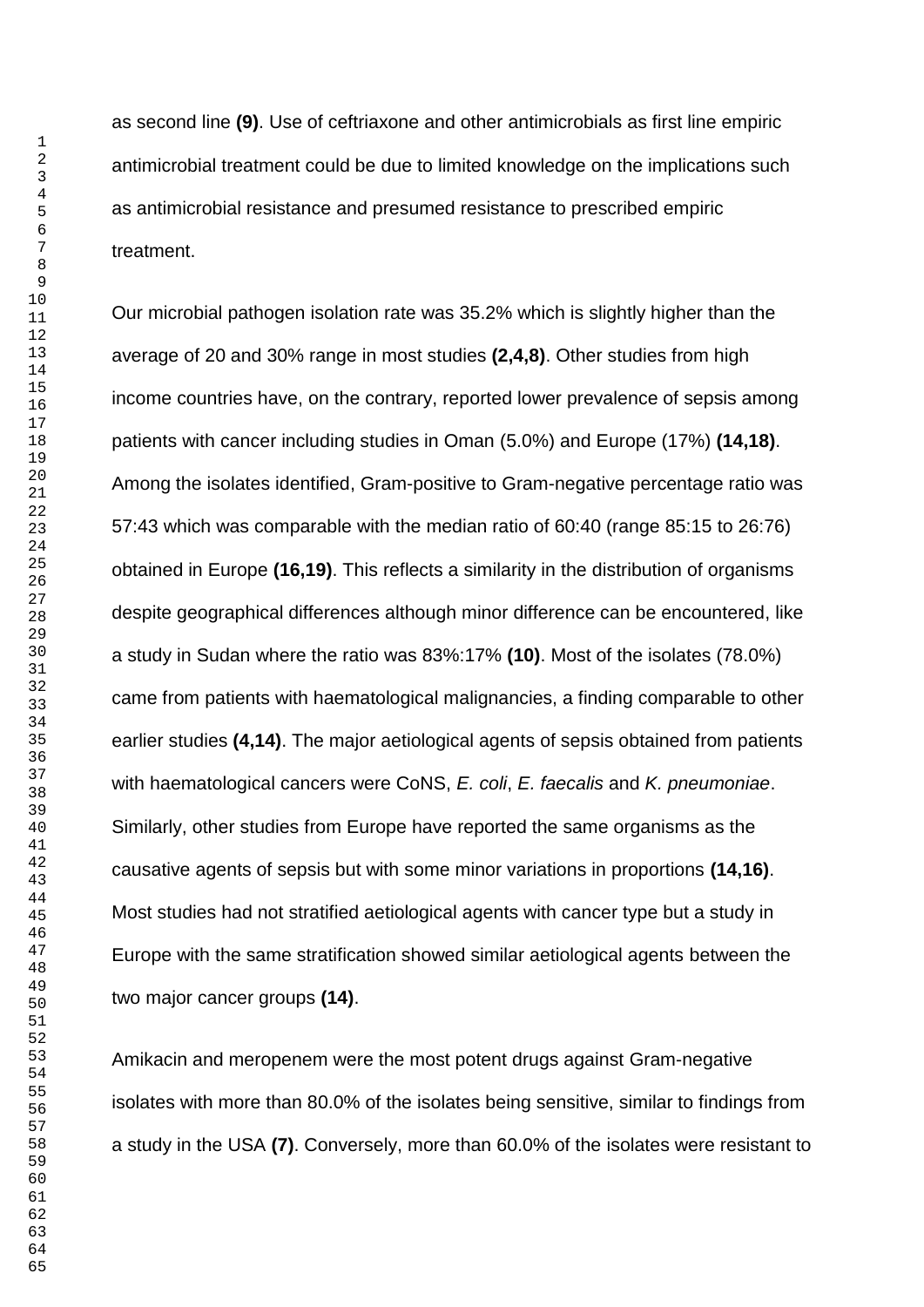third generation cephalosporins, in contrast with the USA and an earlier study in Zimbabwe where 80-100% were sensitive **(7,20)**. This difference could be due to the wide availability and uncontrolled use of ceftriaxone as first line treatment, as was found in this study. As also shown in this and other studies **(16,21–23)**, the increase in the emergence of ESBL producing isolates has also led to this high level of resistance to the third generation cephalosporins. Gentamicin, the most commonly used empirical aminoglycoside, also had a low activity against these Gram-negative isolates as >60.0% of the isolates were resistant. Resistance to third generation cephalosporins and gentamicin has been reported in earlier studies to be rising in low-income countries **(22,24)**. Such resistance to the empiric antimicrobial agents poses a challenge in the management of sepsis among this population as it limits treatment options hence the need to review empiric treatment options. Cefoxitin and piperacillin-tazobactum were effective against 66.7% and 71.4% of all the Gramnegative isolates. However, more than 90.0% of the isolates were resistant to trimethoprim-sulfamethoxazole and ampicillin, a finding similar to most studies worldwide **(17,20,24)**. The resistance to trimethoprim-sulfamethoxazole has been attributed to overuse of the drug as prophylaxis against *Pneumocystis jirovecii* pneumonia in HIV endemic regions such as Zimbabwe. Notably, there was one *S. odorifera* isolate that was resistant to meropenem and ertapenem. This is surprising as carbapenem resistance *Enterobacteriaceae* has not been reported before in Zimbabwe. However, the isolate was not confirmed with polymerase chain reaction for carbapenemase resistance gene carriage. Nevertheless, this could be a possible emergence of carbapenemase resistance since carbapenems are being employed routinely for management of patients in the institution under study.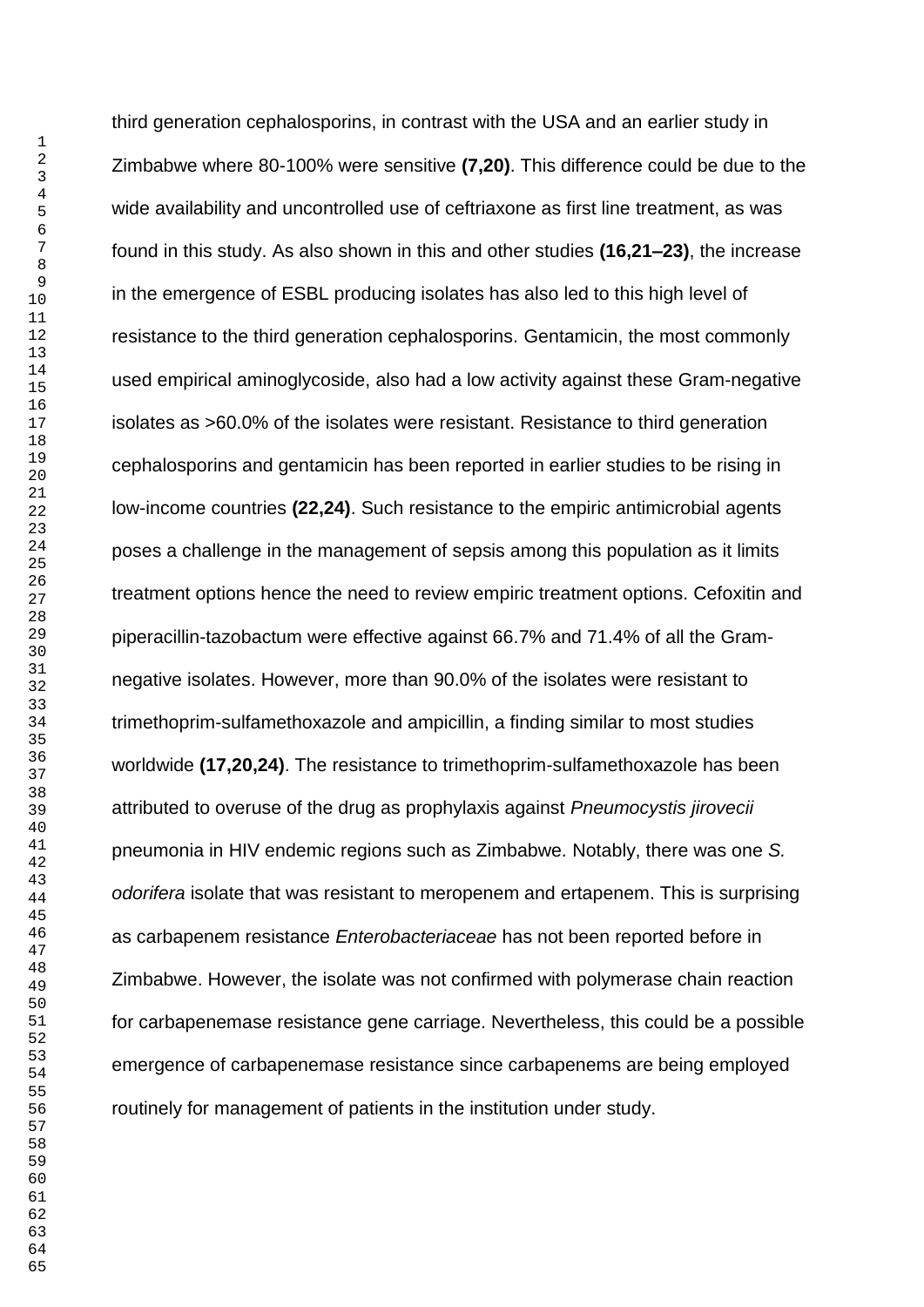Expectedly, due to their limited use locally, minocycline, chloramphenicol, linezolid and vancomycin showed to be effective against more than 80.0% of the *Staphylococcus* isolates. A moderately high activity was displayed by gentamicin, clindamycin and erythromycin. These results were partly in agreement with findings from Ghana and India **(24,25)**. Conversely, there was high rate of methicillin resistance which impliedly apply to cloxacillin, one of the EDLIZ prescribed empiric antimicrobial agent. The low activity observed in penicillin was previously reported in Ghana, India and Zimbabwe **(20,24,25)**. *Enterococcus* and *Streptococcus* species in our study were highly sensitive to fosfomycin, vancomycin and linezolid with the latter being the most effective (isolates were 100.0% sensitive) antibiotic. Contrary to findings in India where they found 50% of *Enterococcus* species to be resistant to vancomycin, all our isolates were sensitive to vancomycin **(26)**. These isolates also displayed a moderate sensitivity to gentamicin, ampicillin and penicillin. Surprisingly, one isolate of *Streptococcus bovis* was resistant to vancomycin, a finding that has not been reported before in Zimbabwe. However, vancomycin resistance amongst *Streptococcus bovis* has been reported before in some parts of the world **(27)**.

Some isolates phenotypically showed multidrug resistance capabilities. Our methicillin resistance carriage was comparable to USA isolates where MRSA was 50.0% in our current study versus 41.0% in USA while that of methicillin resistant CoNS was 75.0% versus 72.0% respectively **(7)**. In Ghana, a low proportion of MRSA (5.8%) was reported in contrast to our findings **(24)**. This high-level methicillin resistance limits the choices of antimicrobial treatment since it also implies that these isolates will also be clinically resistant to most if not all commonly used beta-lactam antibiotics. We also found a high proportion of ESBL producers among *E. coli* and *K. pneumoniae* isolates and this was in agreement with some studies around the world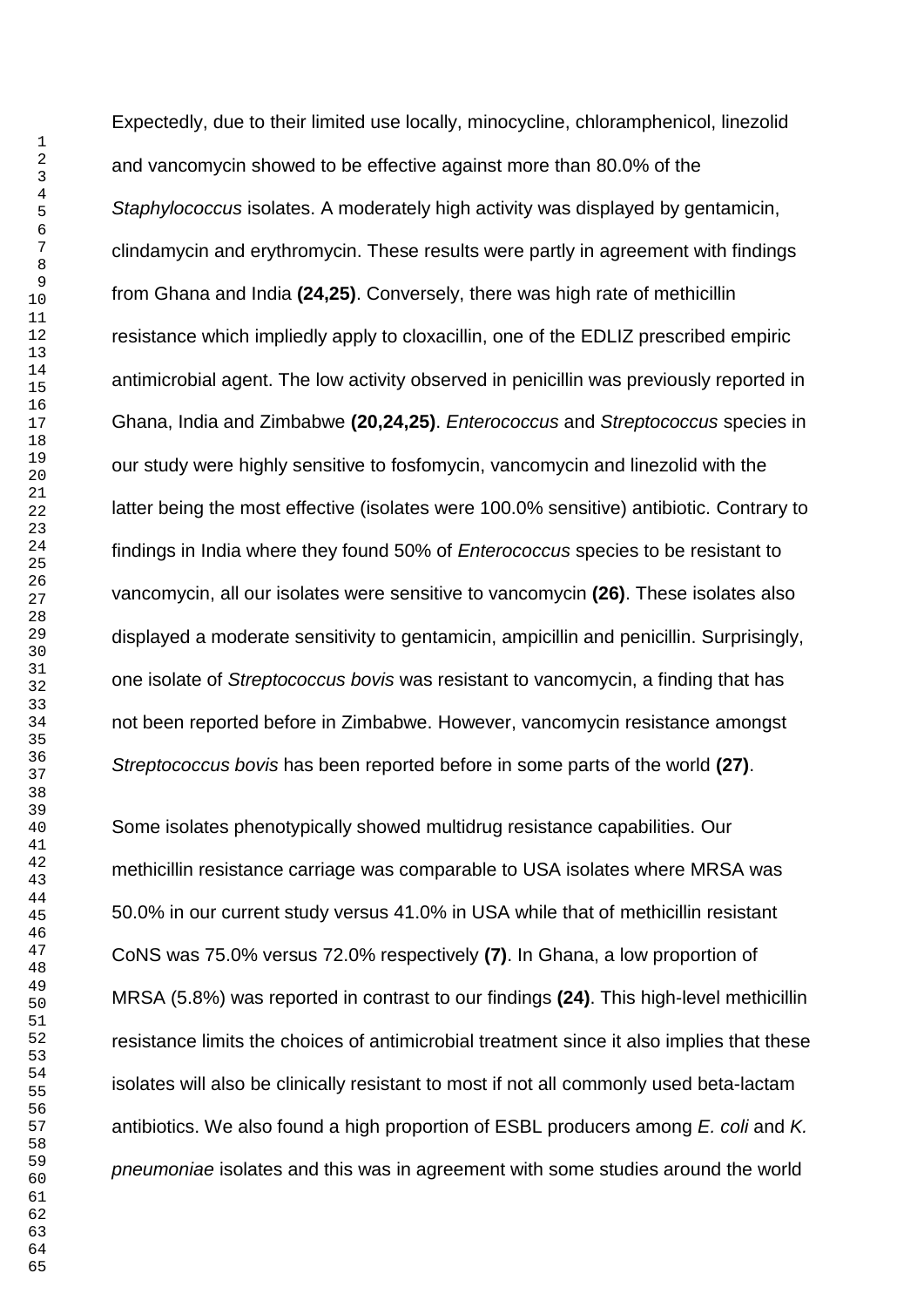### **Conclusion**

In summary, sepsis remains a leading cause of morbidity and mortality among patients with cancer; with the major aetiological agents being CoNS, *E. coli*, *K. pneumoniae*, *E. faecalis* and *S. aureus*. Similar aetiological pathogens were present in both haematological and solid cancers in the Zimbabwean population. Most of the microbial aetiological agents of sepsis showed high levels of resistance to commonly used antimicrobial drugs as well as to those prescribed as local empiric treatment. Resistance to gentamicin, penicillin and third generation cephalosporins is a major cause for concern as these are the major empirical antibiotics in resource limited settings. Apart from vancomycin, linezolid was shown to be another better option to be considered in the treatment of serious and non-responsive Gram-positive infections while amikacin and meropenem can also be considered in Gram-negative infections. The emergence of multidrug resistance mechanisms like ESBL, carbapenemase carriage and methicillin resistance among isolates is disturbing and this demonstrates the need for active surveillance to reduce their transmission with a goal to mitigate mortality and morbidity among patients.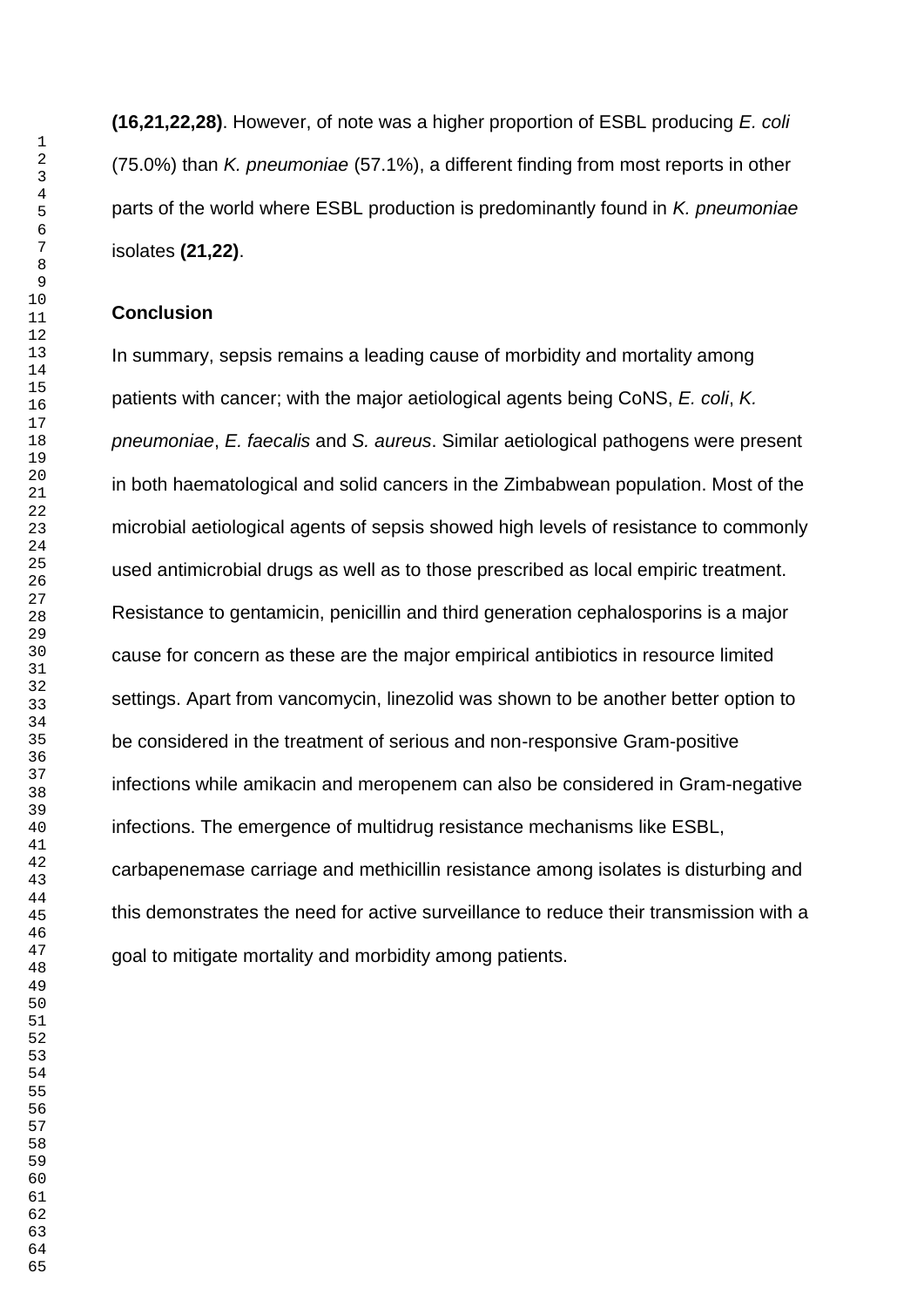## **Declarations**

## *Abbreviations*

CoNS – coagulase negative *Staphylococcus*; ESBL – extended spectrum beta lactamase; MRSA – methicillin resistant *Staphylococcus aureus*; CLSI – Clinical and Laboratory Standard Institute; AST – antimicrobial susceptibility testing; ATCC – American Type Culture Collection; qSOFA – quick sequential organ failure assessment; IQR – interquartile range; EDLIZ – Essential Medicines List and Standard Treatment Guidelines for Zimbabwe

## *Ethics approval and consent to participate*

This study was approved by the Joint Research Ethics Committee of the Parirenyatwa Group of Hospitals (Harare, Zimbabwe) and the College of Health Sciences under the University of Zimbabwe (JREC57/16), and the Medical Research Council of Zimbabwe (MRCZ/B/1093). Informed written consent was sought from each participant, parent or guardian.

# *Consent for publication*

All informed written consent also included an insertion that gave consent for publication of obtained data.

# *Availability of data and materials*

Data for this study have been included within the document. For any further information that might be required, the corresponding author is willing to provide the information.

# *Funding*

This study was self-funded

# *Competing interests*

The authors declare that they have no competing interests.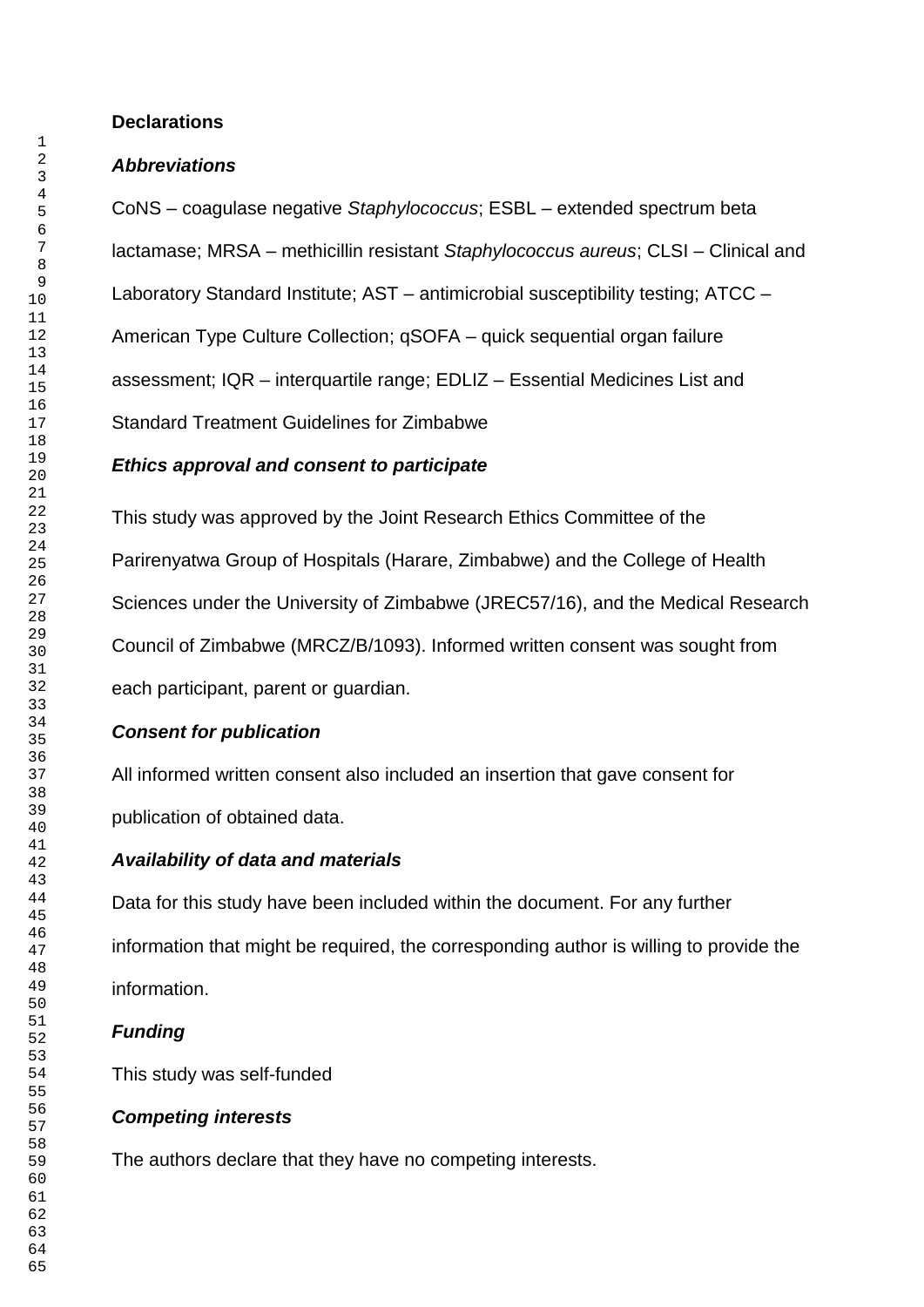## *Authors' contributions*

FC, RTM and WC conceived the idea. RTM, WC, AZC, IC, supervised the study. AZC, TCM and IC helped with the clinical diagnosis of sepsis, haematological and solid cancers. FC and ET analysed the samples and collected data. TKN and PM analysed and interpreted the data. FC TKN, RTM wrote the first draft of the manuscript. FC, RTM, WC, TN and TCM revised the manuscript and approved the final version to be submitted.

## *Acknowledgements*

The authors thank the A6 adult oncology, A4 paediatric oncology/haematology and C3 adult haematology wards staff for their valuable assistance in the identification of potential participants and blood culture specimen collection.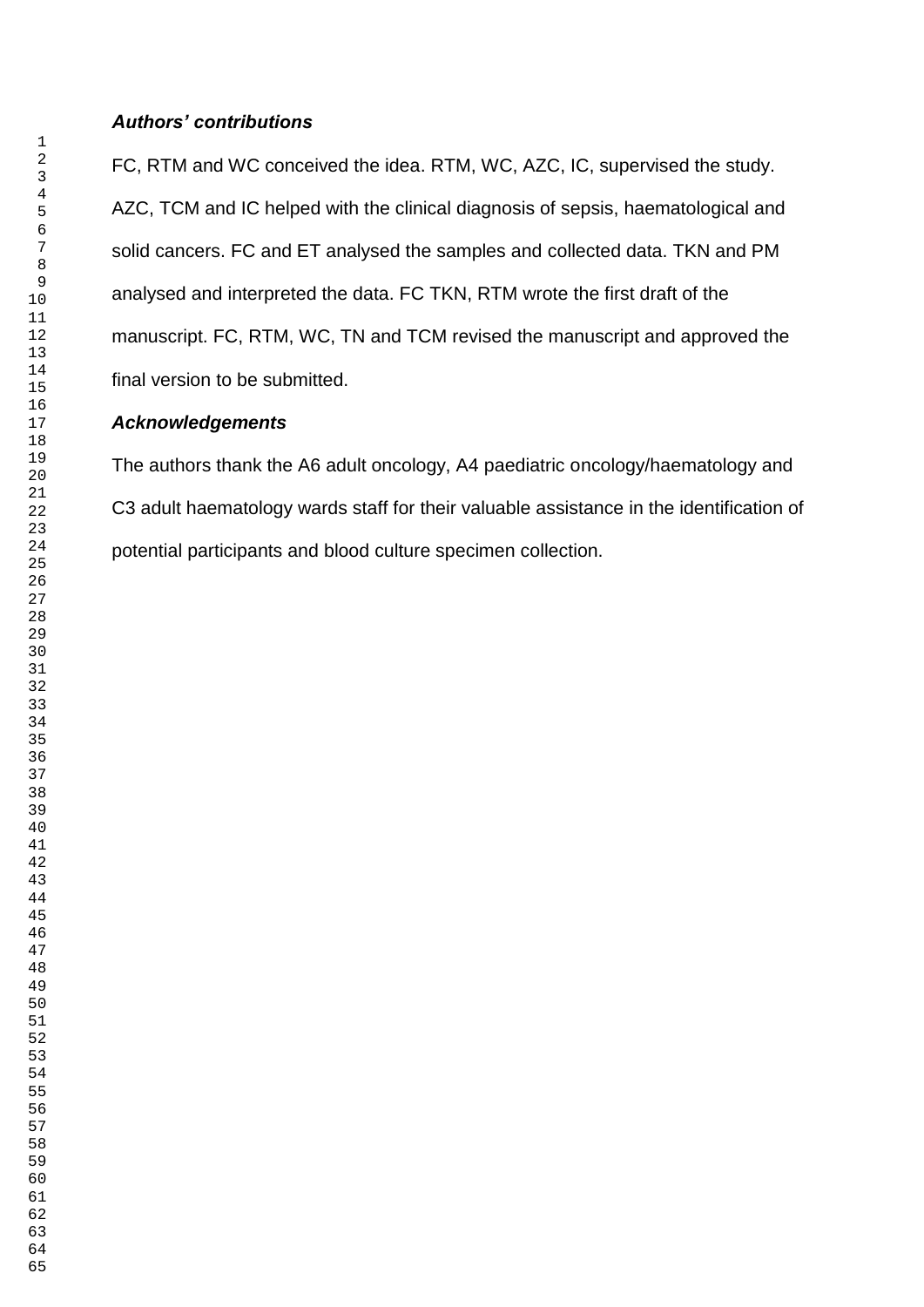### **References**

1. Torres VB, Azevedo LC, Silva UV, Caruso P, Torelly AP, Silva E, et al. Sepsis-associated outcomes in critically ill patients with malignancies. Annals of the American Thoracic Society. 2015;12(8):1185–1192.

2. Danai PA, Moss M, Mannino DM, Martin GS. The epidemiology of sepsis in patients with malignancy\*. Chest. 2006 Jun 1; 129(6):1432–40.

3. Vincent J-L, Marshall JC, Ñamendys-Silva SA, François B, Martin-Loeches I, Lipman J, et al. Assessment of the worldwide burden of critical illness: The Intensive Care Over Nations (ICON) audit. The Lancet Respiratory Medicine. 2014 May; 2(5):380–6.

4. Williams MD, Braun LA, Cooper LM, Johnston J, Weiss RV, Qualy RL, et al. Hospitalized cancer patients with severe sepsis: analysis of incidence, mortality, and associated costs of care. Critical Care. 2004;8(5):1.

5. Dellinger RP, Levy MM, Rhodes A, Annane D, Gerlach H, Opal SM, et al. Surviving Sepsis Campaign: International Guidelines for Management of Severe Sepsis and Septic Shock, 2012. Intensive Care Medicine. 2013 Jan 30; 39(2):165– 228.

6. Mayr FB, Yende S, Angus DC. Epidemiology of severe sepsis. Virulence. 2014 Jan 1;5(1):4–11.

7. Wisplinghoff H, Seifert H, Wenzel RP, Edmond MB. Current trends in the epidemiology of nosocomial bloodstream infections in patients with haematological malignancies and solid neoplasms in hospitals in the United States. Clinical Infectious Diseases. 2003;36(9):1103–10.

8. Lever A, Mackenzie I. Sepsis: definition, epidemiology, and diagnosis. British Medical Journal. 2007 Oct 25; 335(7625):879–83.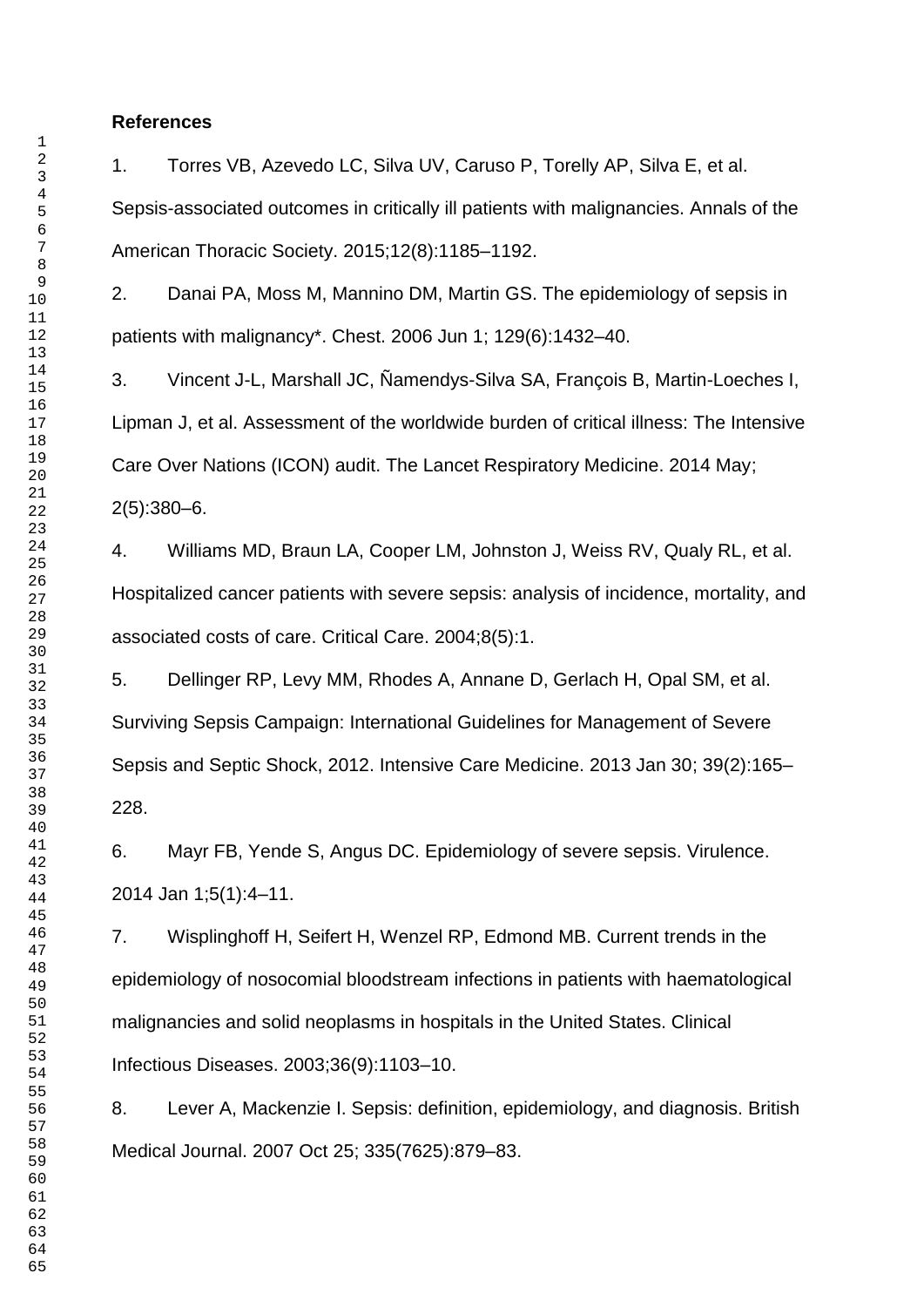9. National Medicine and Therapeutics Policy Advisory Committee (Zimbabwe). EDLIZ 2015: 7th Essential Medicines List and Standard Treatment Guidelines for Zimbabwe [Internet]. National Medicine and Therapeutics Policy Advisory Committee; 2015. Available from:

https://books.google.co.zw/books?id=yFaOswEACAAJ

10. Elseed YHAEA, Ibrahim MA, Ahmed WAM. Isolation and Identification of Aerobic Bacterial Pathogens from Septicaemic Cancer Patients in Khartoum, Sudan. Clinical Medicine. 2015; 1(4):122–5.

11. Awoniyi DO, Udo SJ, Oguntibeju OO. An epidemiological survey of neonatal sepsis in a hospital in western Nigeria. African Journal of Microbiology Research. 2009 Jul 31;3(7):385–9.

12. Singer M, Deutschman CS, Seymour CW, Shankar-Hari M, Annane D, Bauer M, et al. The third international consensus definitions for sepsis and septic shock (Sepsis-3). Journal of the American Medical Association. 2016;315(8):801–810.

13. M100-S25: Performance Standards for Antimicrobial Susceptibility Testing; Twenty-Fifth Informational Supplement - M100S25\_sample.pdf [Internet]. [cited 2017 Feb 9]. Available from: http://shop.clsi.org/site/Sample\_pdf/M100S25\_sample.pdf

14. Taccone FS, Artigas AA, Sprung CL, Moreno R, Sakr Y, Vincent J-L. Characteristics and outcomes of cancer patients in European ICUs. Critical Care. 2009;13: R15.

15. El-Mahallawy H, Sidhom I, El-Din NHA, Zamzam M, El-Lamie MM. Clinical and microbiologic determinants of serious bloodstream infections in Egyptian pediatric cancer patients: a one-year study. International Journal of Infectious Diseases. 2005 Jan;9(1):43–51.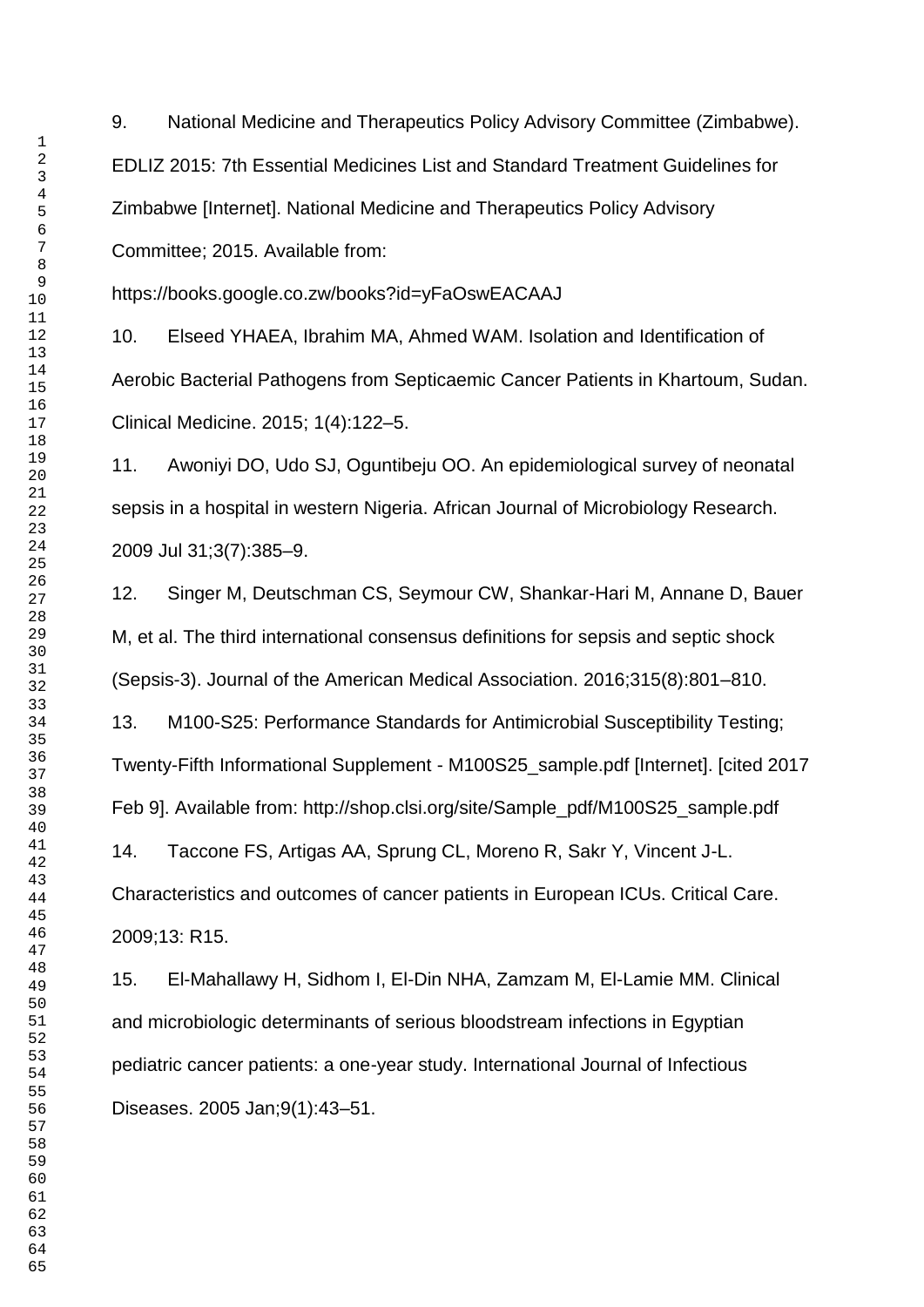16. Mikulska M, Viscoli C, Orasch C, Livermore DM, Averbuch D, Cordonnier C, et al. Aetiology and resistance in bacteraemias among adult and paediatric haematology and cancer patients. Journal of Infection. 2014 Apr;68(4):321-31.

17. Wang S-S, Lee N-Y, Hsueh P-R, Huang W-H, Tsui K-C, Lee H-C, et al. Clinical manifestations and prognostic factors in cancer patients with bacteremia due to extended-spectrum β-lactamase-producing Escherichia coli or Klebsiella pneumoniae. Journal of Microbiology, Immunology and Infection. 2011 Aug 1;44(4):282–8.

18. Prakash KP, Arora V, Geethanjali PP. Bloodstream bacterial pathogens and their antibiotic resistance pattern in Dhahira Region, Oman. Oman Medical Journal. 2011;26: 240–279.

19. Mikulska M, Del Bono V, Raiola AM, Bruno B, Gualandi F, Occhini D, et al. Blood Stream Infections in Allogeneic Hematopoietic Stem Cell Transplant Recipients: Re-emergence of Gram-Negative Rods and Increasing Antibiotic Resistance. Biology of Blood and Marrow Transplantation. 2009 Jan;15(1):47–53. 20. Musiime V, Cook A, Bakeera-Kitaka S, Vhembo T, Lutakome J, Keishanyu R, et al. Bacteremia, Causative Agents and Antimicrobial Susceptibility among HIV-1 Infected Children on Antiretroviral Therapy in Uganda and Zimbabwe: The Pediatric

Infectious Disease Journal. 2013 Feb;1.

21. Yang Q, Zhang H, Wang Y, Xu Y, Chen M, Badal RE, et al. A 10 year surveillance for antimicrobial susceptibility of Escherichia coli and Klebsiella pneumoniae in community-and hospital-associated intra-abdominal infections in China. Journal of medical microbiology. 2013;62(9):1343–9.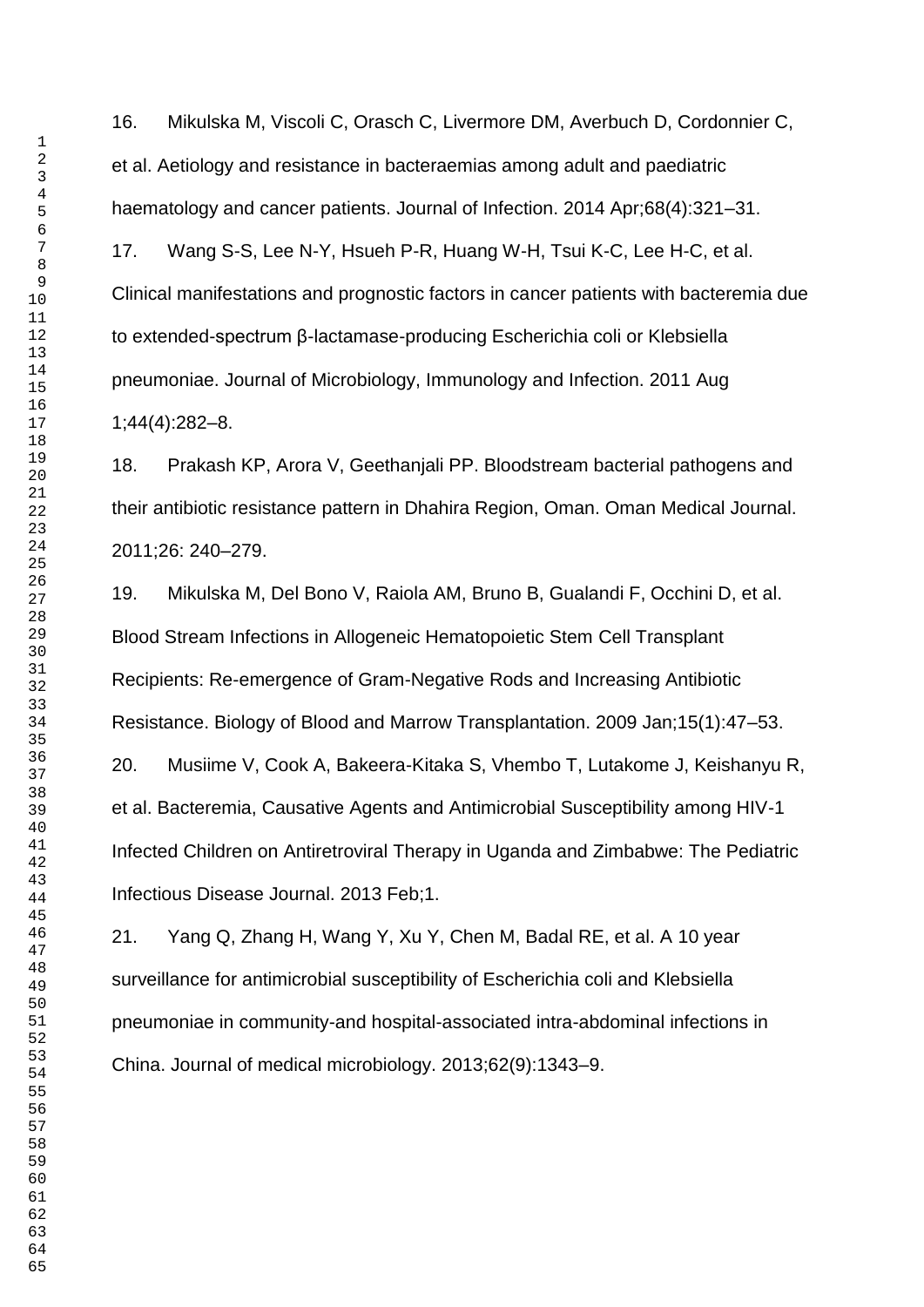22. Alabi AS, Frielinghaus L, Kaba H, Kösters K, Huson MAM, Kahl BC, et al. Retrospective analysis of antimicrobial resistance and bacterial spectrum of infection in Gabon, Central Africa. BMC Infectious Diseases. 2013;13: 455.

23. Gudiol C, Bodro M, Simonetti A, Tubau F, González-Barca E, Cisnal M, et al. Changing aetiology, clinical features, antimicrobial resistance, and outcomes of bloodstream infection in neutropenic cancer patients. Clinical Microbiology and Infection. 2013 May 1;19(5):474–9.

24. Acquah SE, Quaye L, Sagoe K, Ziem JB, Bromberger PI, Amponsem AA. Susceptibility of bacterial etiological agents to commonly-used antimicrobial agents in children with sepsis at the Tamale Teaching Hospital. BMC Infectious Diseases. 2013;13: 89.

25. Sharma CM, Agrawal RP, Sharan H, Kumar B, Sharma D, Bhatia SS. "Neonatal Sepsis": Bacteria & their Susceptibility Pattern towards Antibiotics in Neonatal Intensive Care Unit. Journal of Clinical and Diagnostic Research: JCDR. 2013 Nov;7(11):2511.

26. Prabhash K, Medhekar A, Ghadyalpatil N, Noronha V, Biswas S, Kurkure P, et al. Blood stream infections in cancer patients: A single center experience of isolates and sensitivity pattern. Indian Journal of Cancer. 2010 Apr 1;47(2):184.

27. Poyart C, Pierre C, Quesne G, Pron B, Berche P, Trieu-Cuot P. Emergence of vancomycin resistance in the genus Streptococcus: characterization of a vanB transferable determinant in Streptococcus bovis. Antimicrobial Agents and Chemotherapy. 1997;41(1):24–29.

28. Gudiol C, Tubau F, Calatayud L, Garcia-Vidal C, Cisnal M, Sánchez-Ortega I, et al. Bacteraemia due to multidrug-resistant Gram-negative bacilli in cancer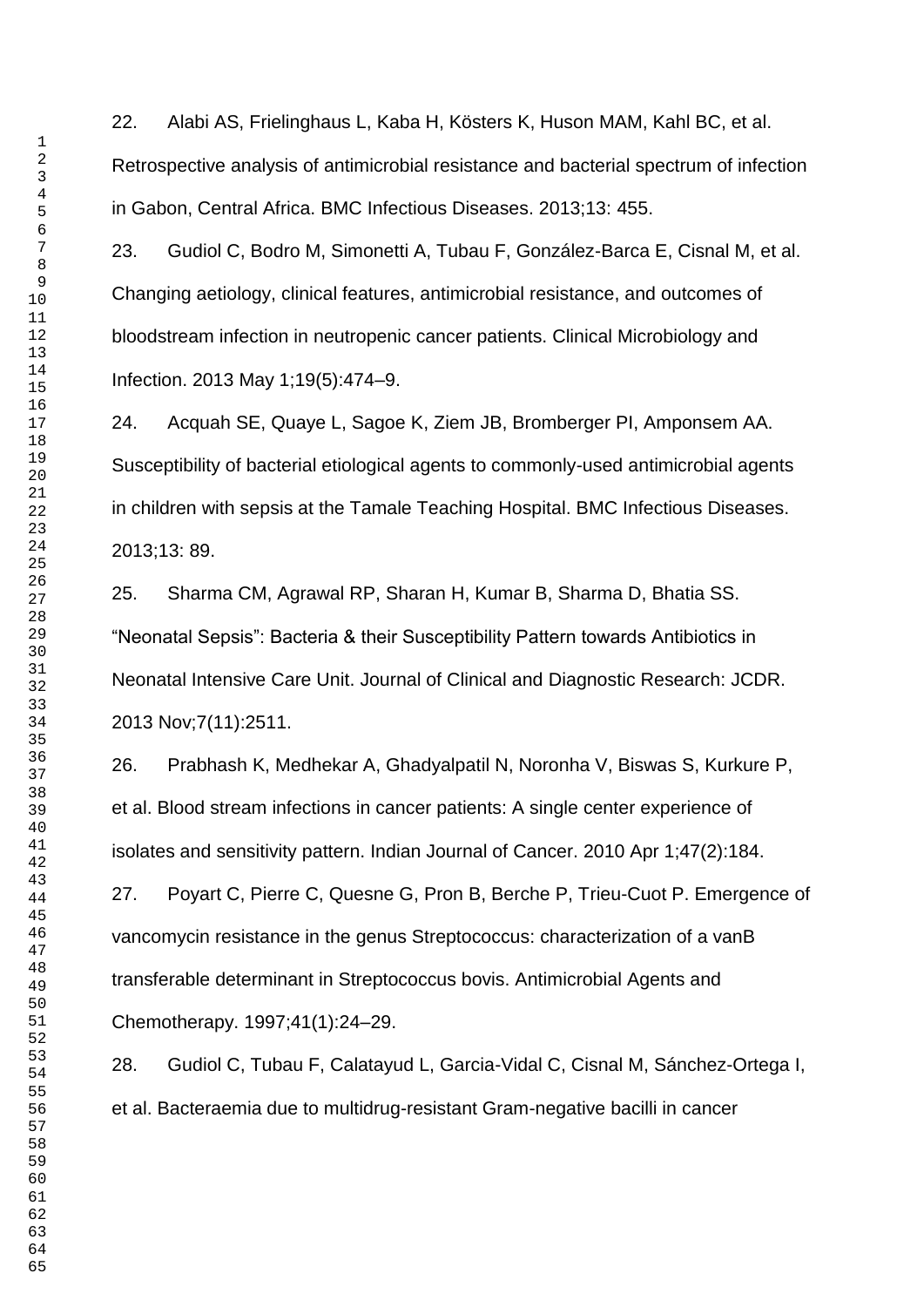patients: risk factors, antibiotic therapy and outcomes. Journal of Antimicrobial

Chemotherapy. 2011 Mar 1;66(3):657–63.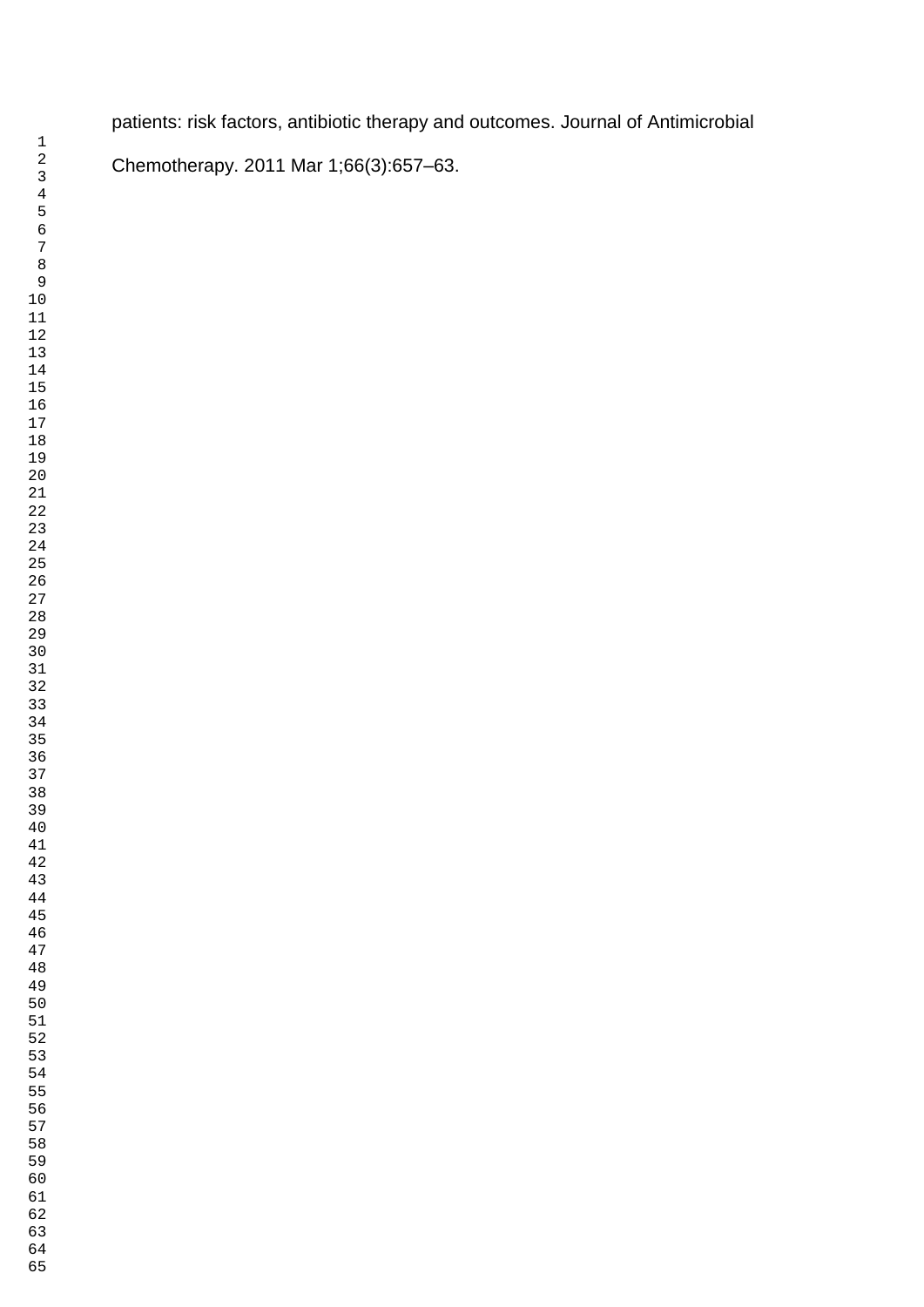# **Table 1: Study population demographic characteristics**

| <b>Characteristic</b>            | <b>Total</b>   | Haematological neoplasm | Solid tumour   |
|----------------------------------|----------------|-------------------------|----------------|
| Female n (%)                     | 76 (53.5)      | 58 (76.3)               | 18(23.7)       |
| Age median (IQR) years           | $\blacksquare$ | $15(4 - 34)$            | $6(5 - 10)$    |
| Paediatric (oncology ward) n (%) | 86             | 55 (64.0)               | 31(36.0)       |
| Adults (oncology ward) n (%)     | 1              |                         | 1(100.0)       |
| Adult (haematology ward) n (%)   | 55             | 55 (100.0)              | $\blacksquare$ |
| Hospital stay median (IQR) days  | $7.0(4-15)$    | $7.0(4-15)$             | $7.5(3 - 13)$  |
| Neutropenia n (%)                | 44 (31.0)      | 42 (39.1)               | 1(3.1)         |

**n,** number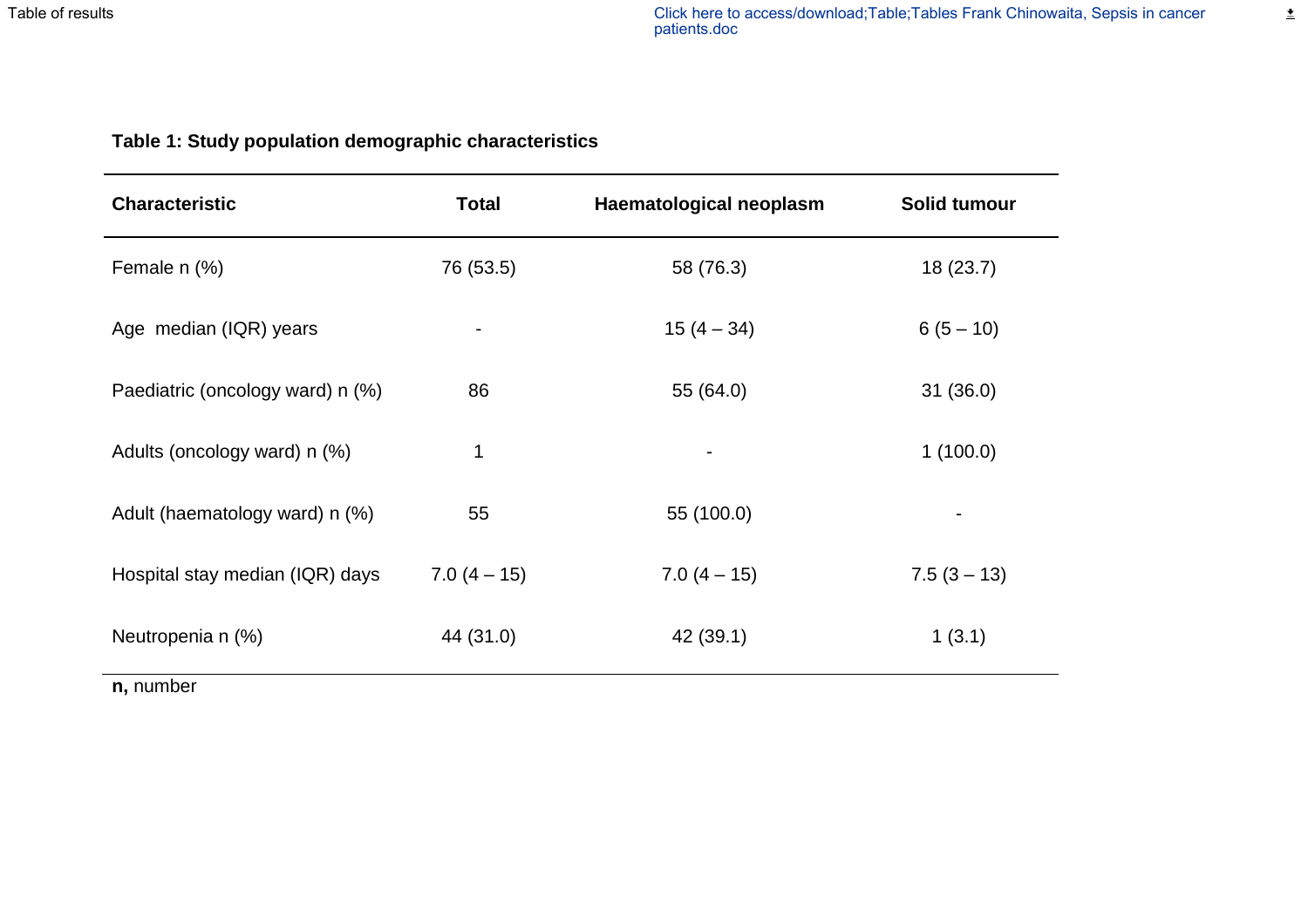|                               | Number of isolates (n)                                     |   |                |           |          |  |  |  |  |
|-------------------------------|------------------------------------------------------------|---|----------------|-----------|----------|--|--|--|--|
| <b>Causative pathogen</b>     | Haematological                                             |   | Solid tumour   | Total (%) |          |  |  |  |  |
|                               | neoplasm                                                   |   |                |           |          |  |  |  |  |
|                               | <b>Children</b><br><b>Adults</b><br><b>Children</b> adults |   |                |           |          |  |  |  |  |
| Gram-negative bacteria (n=21) |                                                            |   |                |           |          |  |  |  |  |
| Escherichia coli              | 4                                                          | 2 | 2              |           | 8(16.0)  |  |  |  |  |
| Klebsiella pneumoniae         | $\overline{2}$                                             | 3 | $\overline{2}$ |           | 7(14.0)  |  |  |  |  |
| Enterobacter intermedium      | 1                                                          |   |                |           | 1(2.0)   |  |  |  |  |
| Serratia odorifera            |                                                            | 1 |                |           | 1(2.0)   |  |  |  |  |
| Acinetobacter species         | 1                                                          |   |                |           | 1(2.0)   |  |  |  |  |
| Pseudomonas aeruginosa        | 1                                                          |   |                |           | 1(2.0)   |  |  |  |  |
| Salmonella enteritidis        |                                                            | 1 |                |           | 1(2.0)   |  |  |  |  |
| Hafnia alvei                  |                                                            |   | 1              |           | 1(2.0)   |  |  |  |  |
|                               | Gram positive bacteria (n=28)                              |   |                |           |          |  |  |  |  |
| <b>CoNS</b>                   | 3                                                          | 6 | $\overline{2}$ |           | 11(22.0) |  |  |  |  |
| Staphylococcus aureus         | $\overline{2}$                                             | 1 |                | 1         | 4(8.0)   |  |  |  |  |
| Enterococcus faecalis         | 1                                                          | 5 |                |           | 7(14.0)  |  |  |  |  |
| Enterococcus gallinarum       | $\overline{2}$                                             |   |                |           | 2(4.0)   |  |  |  |  |
| Enterococcus faecium          | 1                                                          |   |                |           | 1(2.0)   |  |  |  |  |
| Streptococcus species         | 0                                                          |   | $\overline{2}$ |           | 3(6.0)   |  |  |  |  |
|                               | Fungi (n=1)                                                |   |                |           |          |  |  |  |  |
| Candida albicans              | 1                                                          |   |                |           | 1(2.0)   |  |  |  |  |

# **Table 2: Distribution of sepsis causing pathogens in participants with cancer**

**n,** number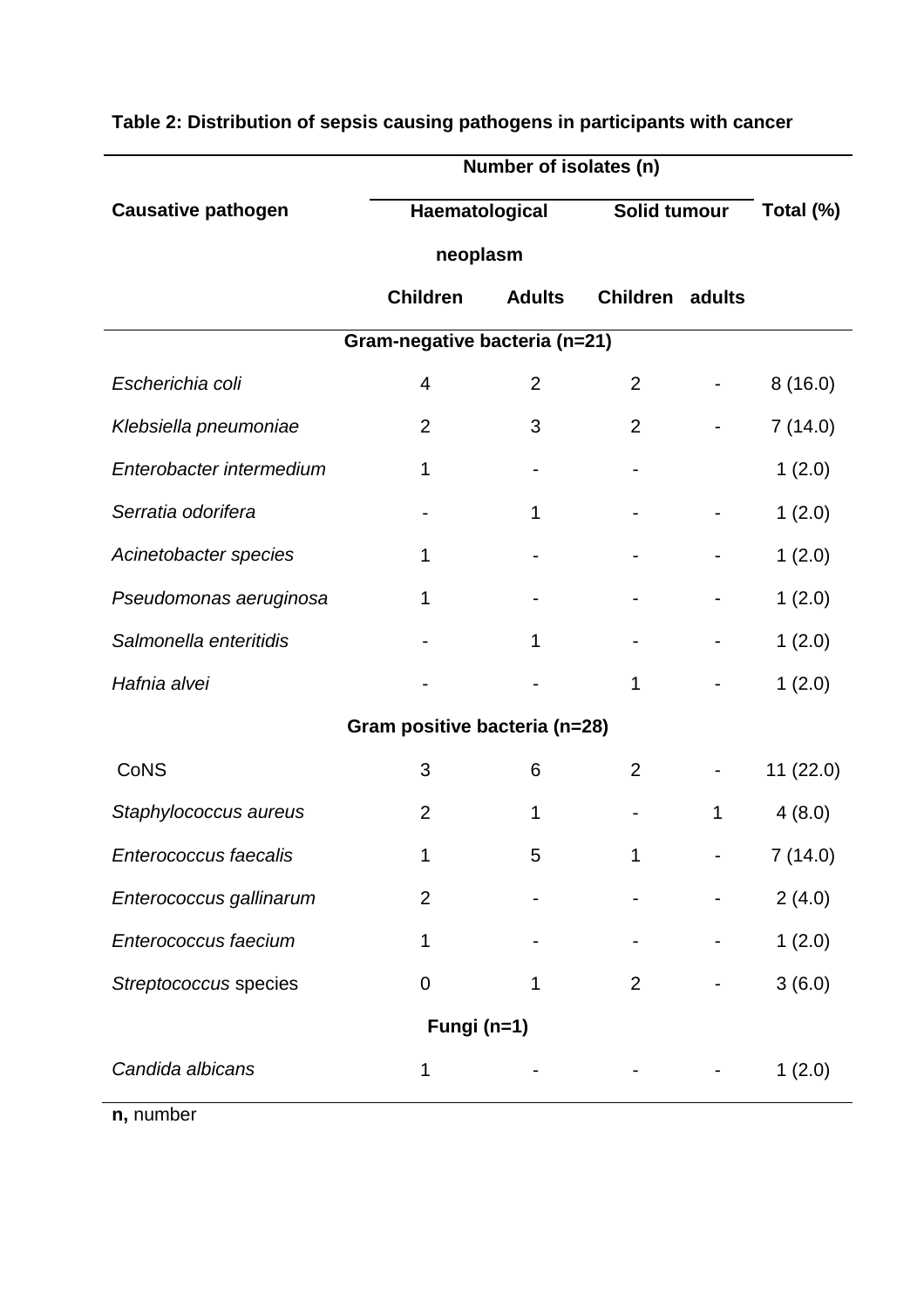# **Table 3: Distribution of drug susceptible** *Staphylococcus* **species**

| <b>Bacterial species</b><br>isolates                                                                                    | N       | VA      | <b>LIN</b> | <b>ERY</b> | CD       | TET     | <b>MINO</b> | <b>RIF</b> | <b>GM</b> | <b>CIP</b> | <b>PEN</b> | <b>COT</b> |
|-------------------------------------------------------------------------------------------------------------------------|---------|---------|------------|------------|----------|---------|-------------|------------|-----------|------------|------------|------------|
| S. aureus                                                                                                               | 4       | 4       | 4          | 2          | 3        | 3       | 3           | 3          | 3         | 2          | 0          | 2          |
| CoNS                                                                                                                    | 11      | 11      | 11         |            |          | 5       | 9           | 8          | 6         | 5          |            | 6          |
| Total sensitive n (%)                                                                                                   | 15(100) | 15(100) | 15(100)    | 9(60.0)    | 10(66.7) | 8(53.3) | 12(80.0)    | 11(73.3)   | 9(60.0)   | 7(46.7)    | 1(6.7)     | 8(53.3)    |
| Notes VA vancomvoin: UN linezolid: EDV enthromvoin: CD elindemvoin: TET totroqualine: MINO minoqualine: DIE rifempioin: |         |         |            |            |          |         |             |            |           |            |            |            |

**Notes: VA**, vancomycin; **LIN**, linezolid; **ERY**, erythromycin; **CD**, clindamycin; **TET**, tetracycline; **MINO**, minocycline; **RIF**, rifampicin; **CHL**, chloramphenicol; **CIP**, ciprofloxacin; **GM**, gentamicin; **PEN**, penicillin; **COT**, trimethoprim-sulfamethoxazole; **N**, number; **(0),** zero susceptible isolates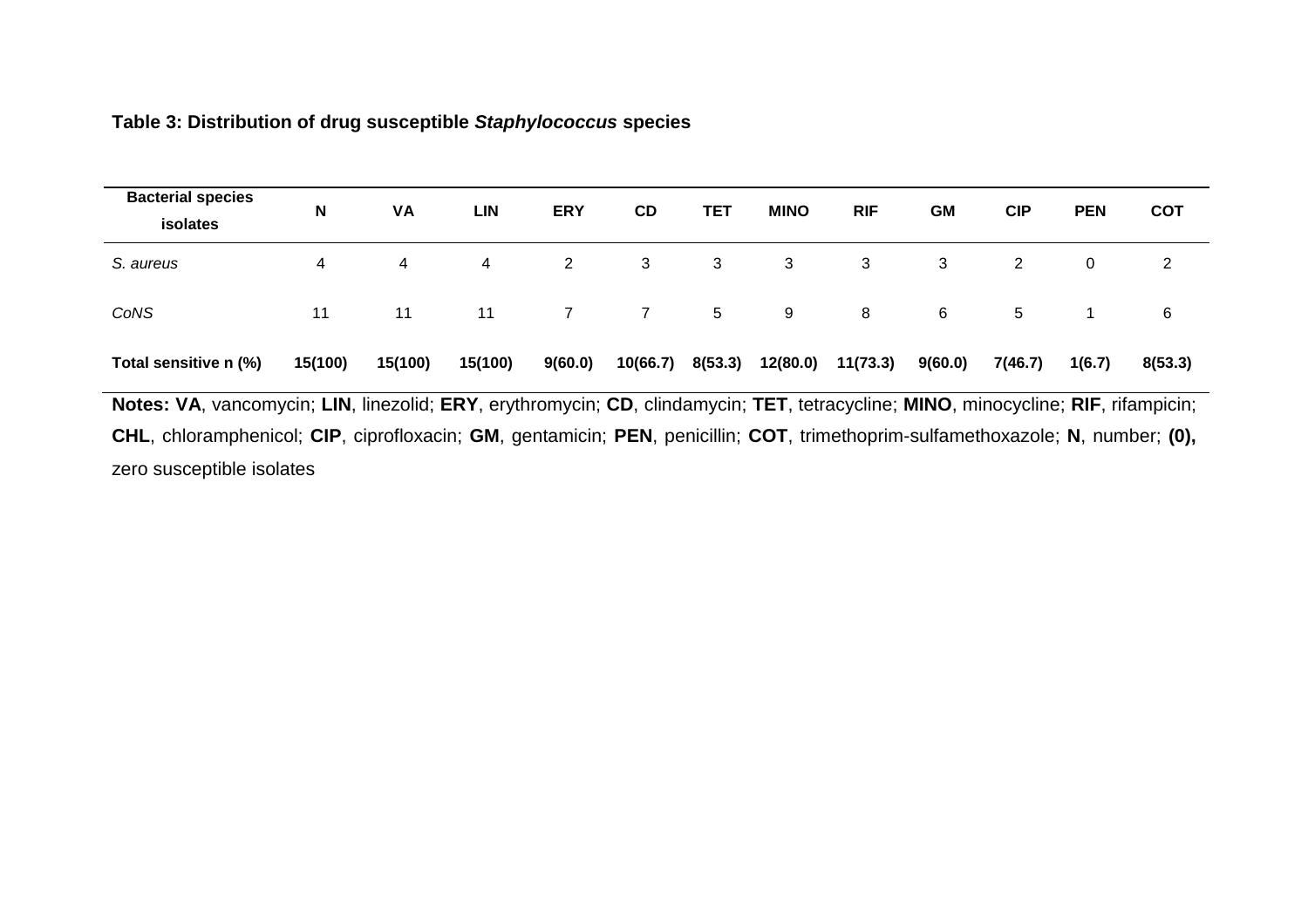| <b>Bacterial</b>  | N              | <b>AMP</b> | <b>PTZ</b>     | <b>CXM</b>     | <b>CRO</b>              | CAZ            | <b>CEF</b>   | <b>FOX</b>       | GM             | AK           | <b>CIP</b>                | <b>LEV</b>     | <b>MEM</b>     | <b>COT</b> |
|-------------------|----------------|------------|----------------|----------------|-------------------------|----------------|--------------|------------------|----------------|--------------|---------------------------|----------------|----------------|------------|
| isolates          |                |            |                |                |                         |                |              |                  |                |              |                           |                |                |            |
| E. coli           | 8              |            | 7              | $\overline{c}$ | $\overline{\mathbf{c}}$ | $\overline{c}$ | 4            | $\overline{7}$   | $\overline{2}$ | 8            | $\overline{c}$            | $\overline{c}$ | 8              | 0          |
| K. pneumoniae     | $\overline{7}$ | $\pmb{0}$  | $\overline{4}$ | $\sqrt{2}$     | $\overline{2}$          | $\overline{c}$ | 4            | $\,6\,$          | $\sqrt{3}$     | 7            | $\ensuremath{\mathsf{3}}$ | 4              | $\overline{7}$ | 1          |
| E. intermedium    | 1              | $\pmb{0}$  | $\mathbf{1}$   | $\pmb{0}$      | $\pmb{0}$               | $\mathbf 0$    | $\mathbf{1}$ | $\mathbf 0$      | 1              | 0            | 1                         | 1              | $\mathbf{1}$   | $\pmb{0}$  |
| S. odorifera      | 1              | $\pmb{0}$  | $\mathbf 0$    | $\pmb{0}$      | $\pmb{0}$               | $\pmb{0}$      | $\pmb{0}$    | $\pmb{0}$        | $\pmb{0}$      | 0            | $\pmb{0}$                 | 1              | $\pmb{0}$      | $\pmb{0}$  |
| S. enteritidis    | 1              | $\pmb{0}$  | $\mathbf{1}$   | $\pmb{0}$      | $\mathbf{1}$            | $\mathbf{1}$   | 1            | $\boldsymbol{0}$ | $\pmb{0}$      | 0            | 1                         | 1              | 1              | $\pmb{0}$  |
| Acinetobacter sp. | 1              | $\pmb{0}$  | $\mathbf 0$    | $\pmb{0}$      | 1                       | 1              | 1            | $\pmb{0}$        | $\pmb{0}$      | 1            | $\pmb{0}$                 | $\pmb{0}$      | 1              | $\pmb{0}$  |
| P. aeruginosa     | 1              | ٠          | 1              | $\blacksquare$ | $\pmb{0}$               | 1              | 1            | $\blacksquare$   | 1              | $\mathbf 1$  | 1                         | 1              | 1              | $\pmb{0}$  |
| H. alvei          | 1              | $\pmb{0}$  | $\mathbf{1}$   | $\pmb{0}$      | $\boldsymbol{0}$        | $\mathbf 0$    | 1            | $\mathbf 1$      | $\mathbf{1}$   | $\mathbf{1}$ | $\mathbf 1$               | 1              | $\mathbf{1}$   | $\pmb{0}$  |
| Total n (%)       | 21<br>(100)    | 1(4.8)     | 15(71.4)       | 4(19.0)        | 6(28.6)                 | 7(33.3)        | 13(61.9)     | 14(66.7)         | 8(38.1)        | 18(85.7)     | 9(42.9)                   | 11(52.4)       | 20(95.2)       | 1(4.8)     |

## **Table 4: Distribution of antimicrobial susceptibility patterns for gram negative isolates**

**Notes: AMP**, ampicillin; **PTZ**, piperacillin-tazobactam; **CRO**, ceftriaxone; **CAZ**, ceftazidime; **CXM**, cefuroxime; **CEF**, cefepime; **FOX**, cefoxitin; **GM**, gentamicin; **AK**, amikacin; **CIP**, ciprofloxacin; **LEV**, levofloxacin; **COT**, trimethoprim-sulfamethoxazole; **MEM**, meropenem; **N**, number; **(-)**, not tested; **(0)**, zero sensitive isolates